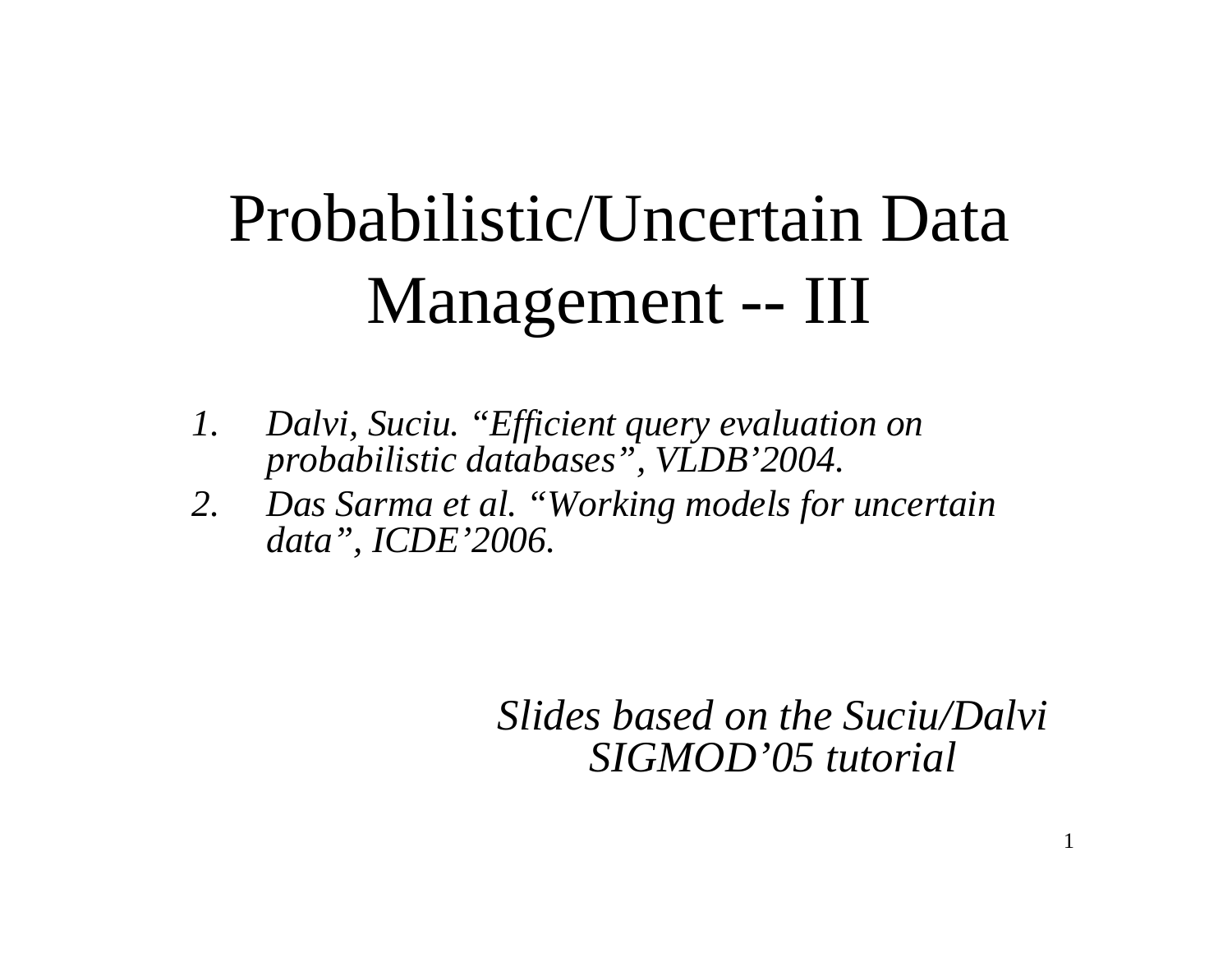## What is <sup>a</sup> Probabilistic Database ?

- "An item belongs to the database" is a probabilistic event
	- Tuple-existence uncertainty
	- Attribute-value uncertainty
- "A tuple is an answer to the query" is a probabilistic event
- Can be extended to all data models; we discuss only probabilistic *relational* data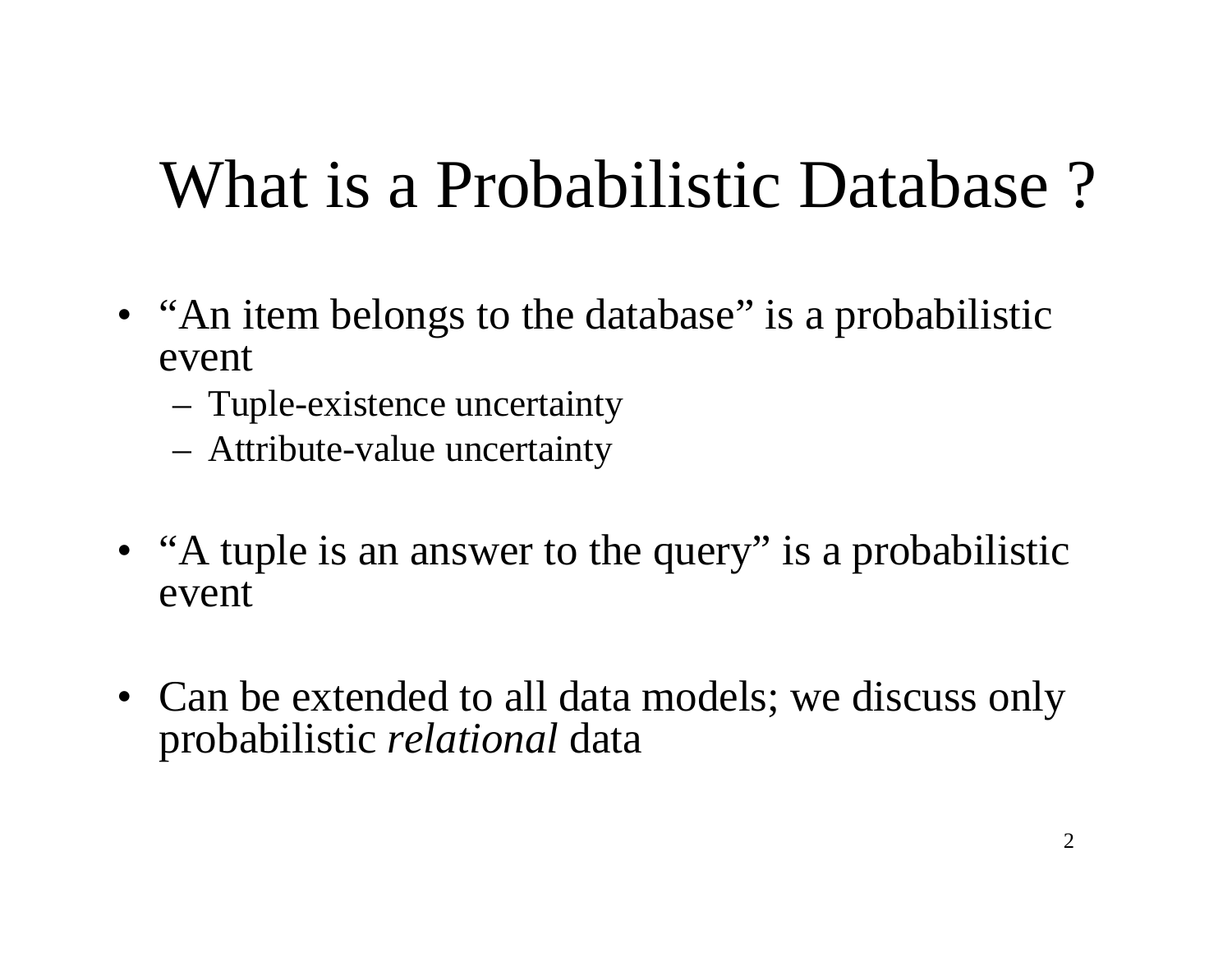#### Possible Worlds Semantics

The set of all possible database instances:

 $$ 

**Definition** A *probabilistic database* Ip is a probability distribution on INST

$$
\boxed{\text{Pr}: \text{INST} \rightarrow [0,1]} \quad \text{s.t.} \ \Sigma_{i=1,N} \ \text{Pr}(I_i) = 1
$$

**Definition** A *possible world* is I s.t. Pr(I) <sup>&</sup>gt; 0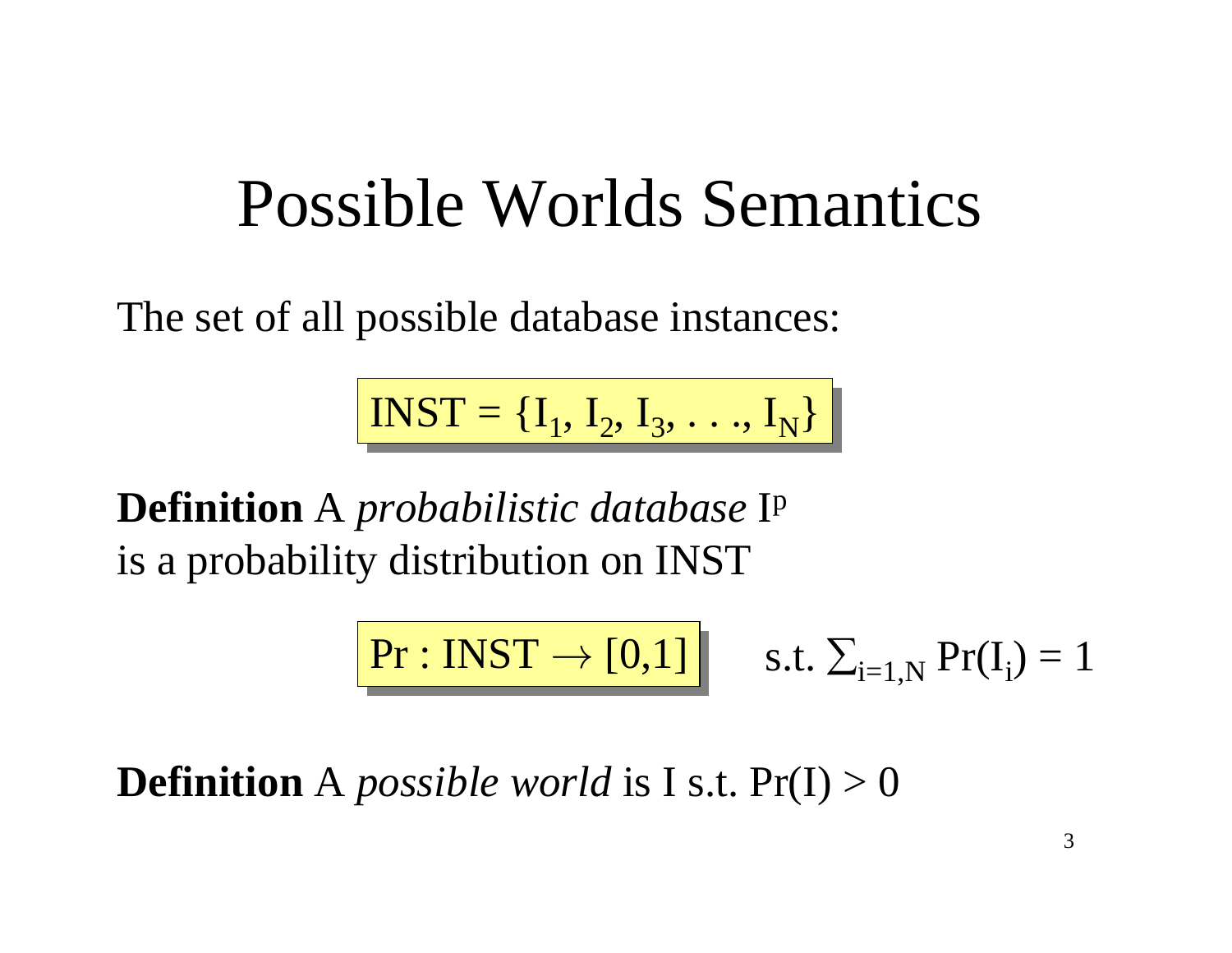#### Query Semantics

Given <sup>a</sup> query Q and <sup>a</sup> probabilistic database Ip, what is the meaning of  $Q(I^p)$  ?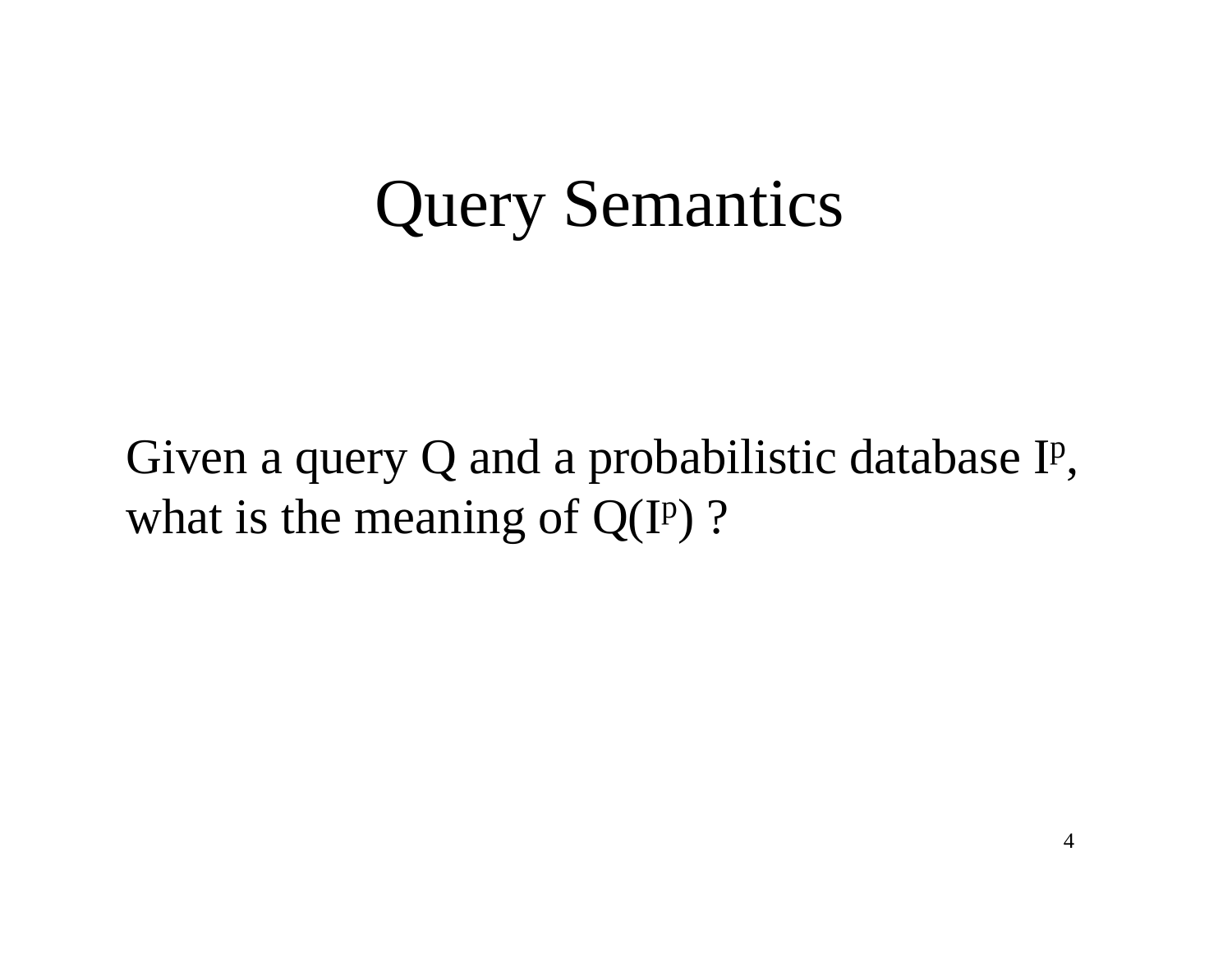## Query Semantics

#### **Semantics 1: Possible Answers** A probability distribution on *sets of tuples*

$$
\forall A. \; Pr(Q = A) = \sum_{I \in \text{INT. Q(I)} = A} Pr(I)
$$

**Semantics 2: Possible Tuples** A probability function on *tuples*

$$
\forall t. \; Pr(t \in Q) = \sum_{I \in INST. \; t \in Q(I)} Pr(I)
$$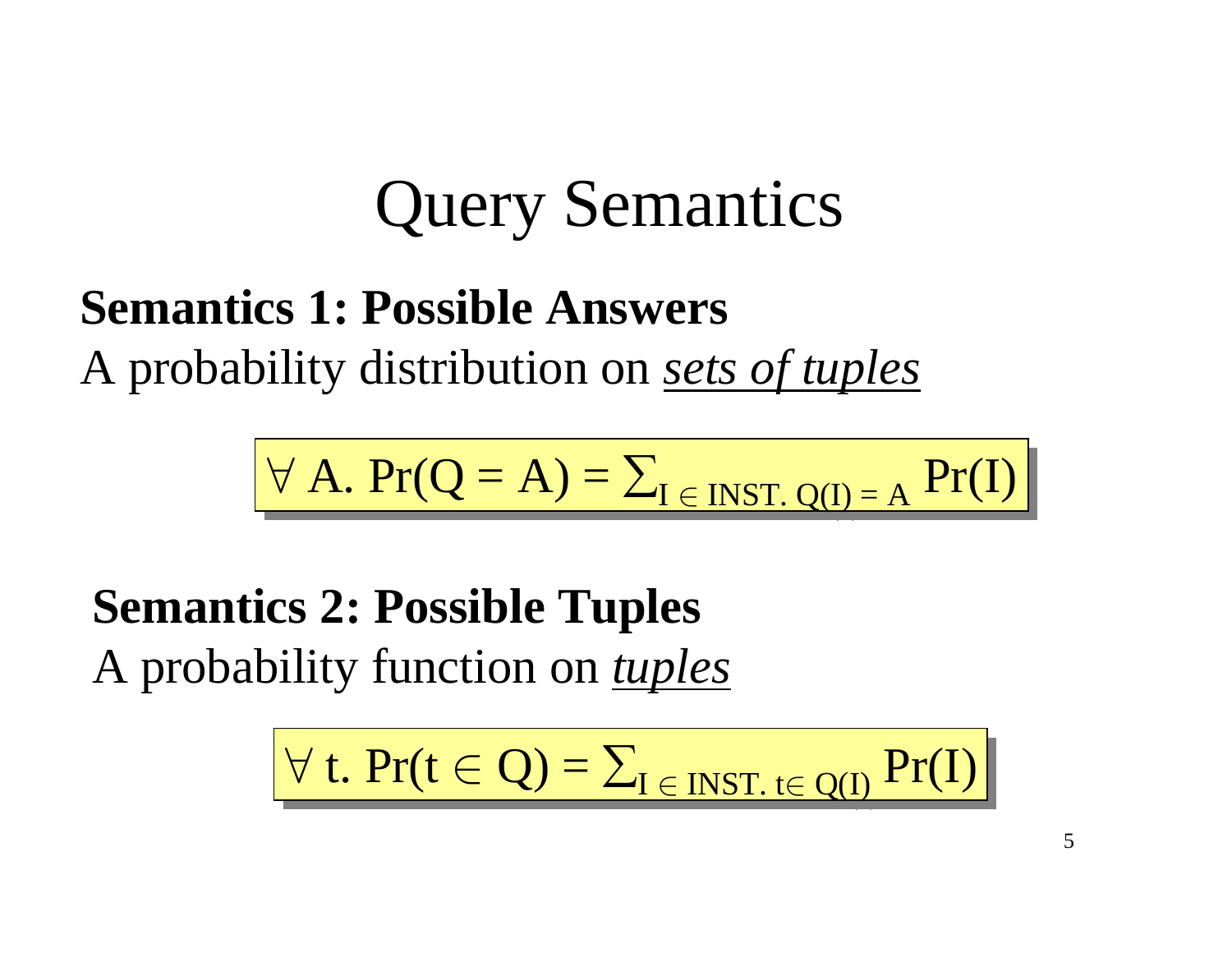#### Possible Worlds Query Semantics

#### **Possible answers** semantics

- Precise
- Can be used to compose queries
- Difficult user interface

#### **Possible tuples** semantics

- Less precise, but simple; sufficient for most apps
- Cannot be used to compose queries
- Simple user interface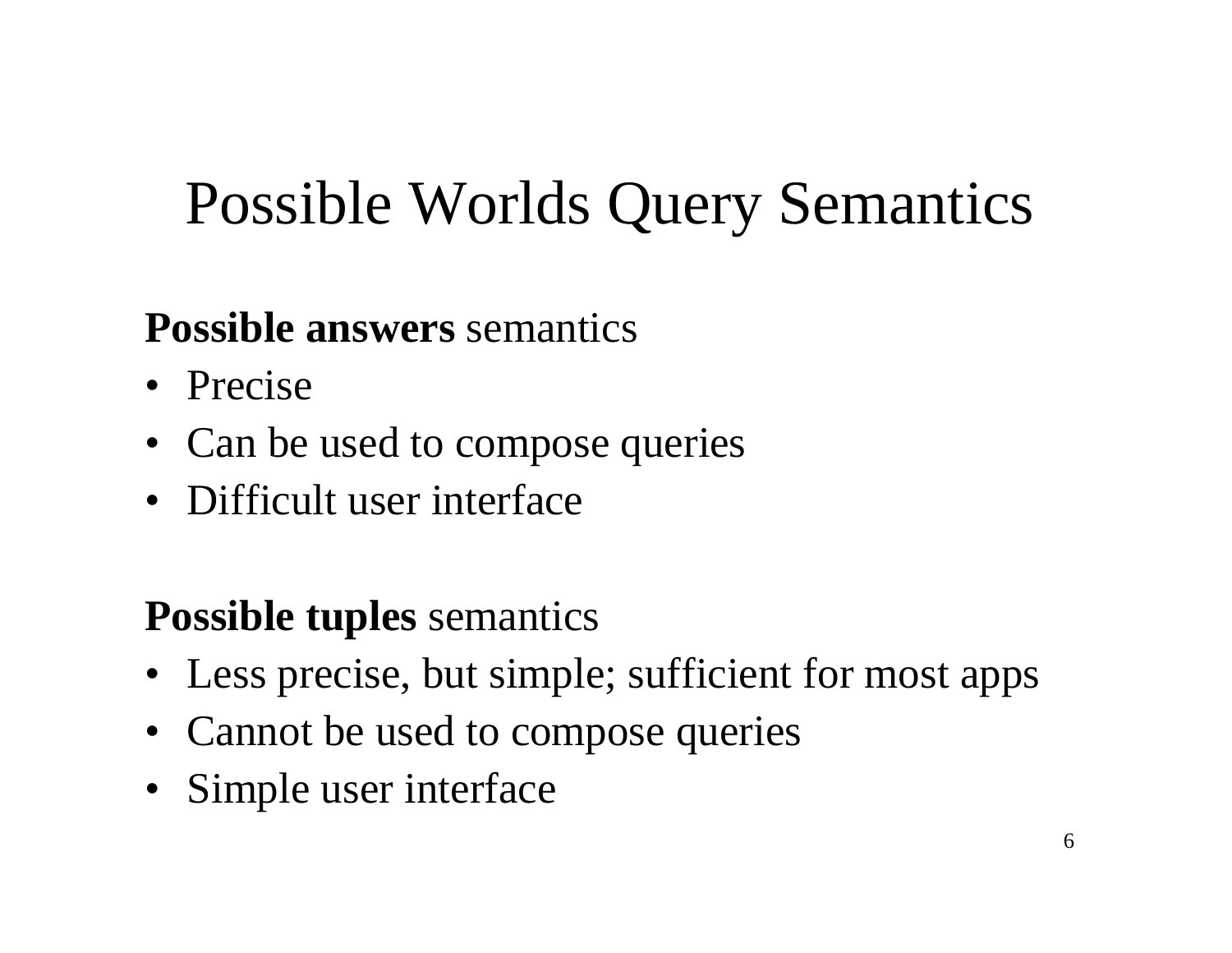#### Possible Worlds Semantics: Summary

#### *Complete* model; Clean formal semantics for SQL queries

- *Not* very useful as <sup>a</sup> representation or implementation tool
- HUGE number of possible worlds!

Need more effective representation formalisms

- Something that users can understand/explore
- Allow more efficient query execution Avoid "possible worlds explosion"
- *Perhaps giving up completeness*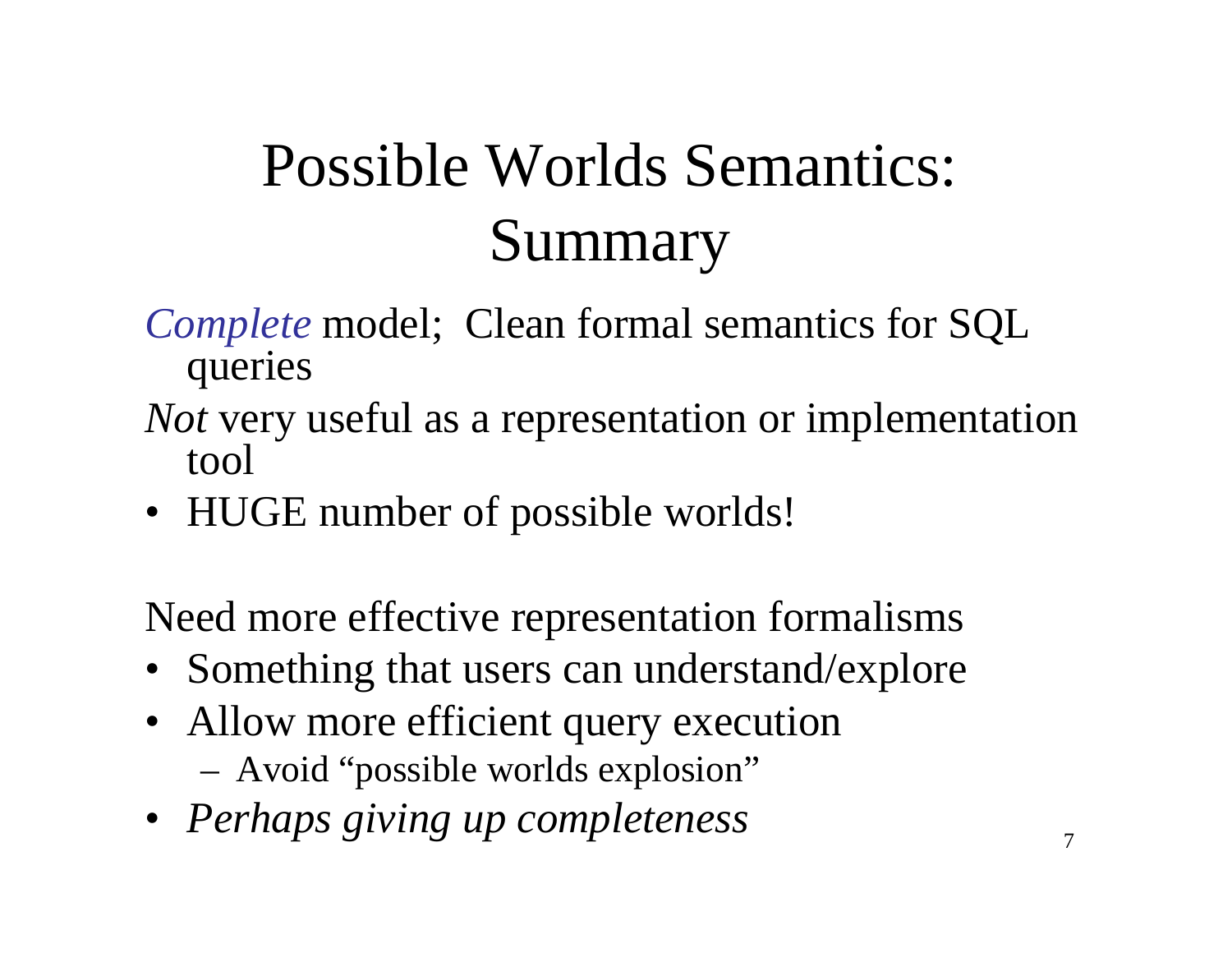## Representation Formalisms

#### **Problem**

Need <sup>a</sup> good representation formalism

- Will be interpreted as possible worlds
- Several formalisms exists, but no winner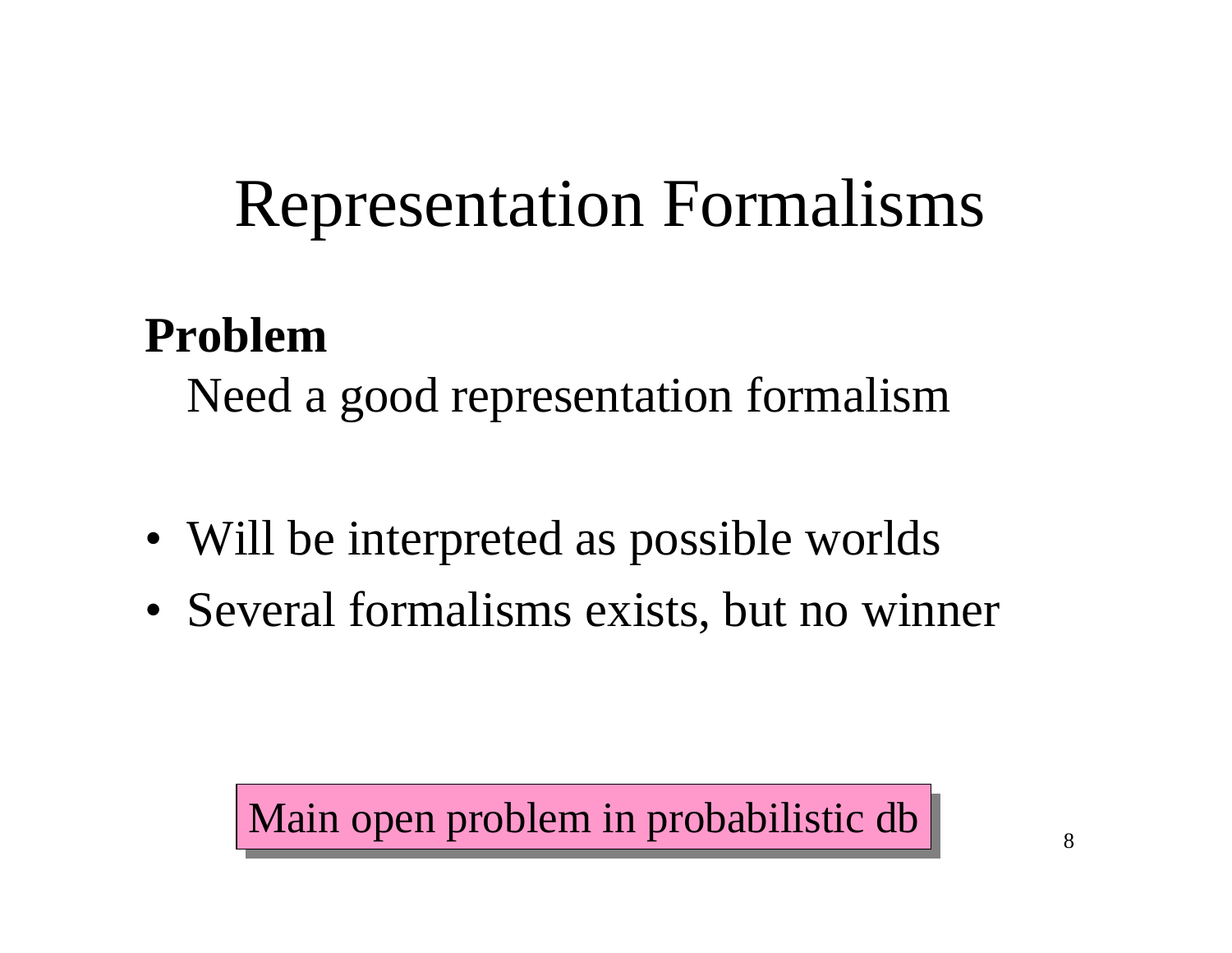### Evaluation of Formalisms

#### *Completeness?*

- What possible worlds can it represent?
- What probability distributions on worlds?

#### *Closure?*

• Is it closed under evaluation of query operators?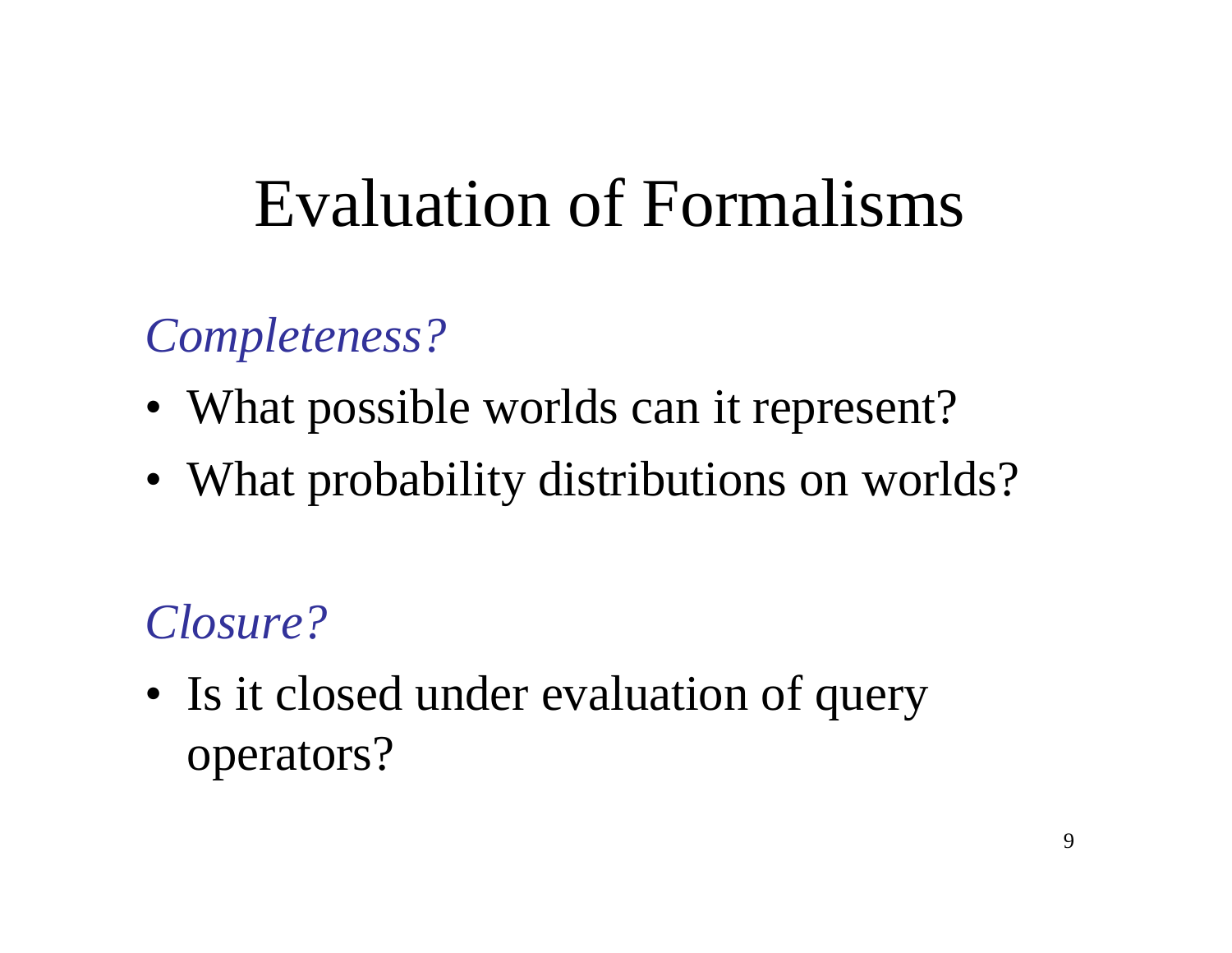

#### Intensional probabilistic database J: each tuple <sup>t</sup> has an event attribute t.E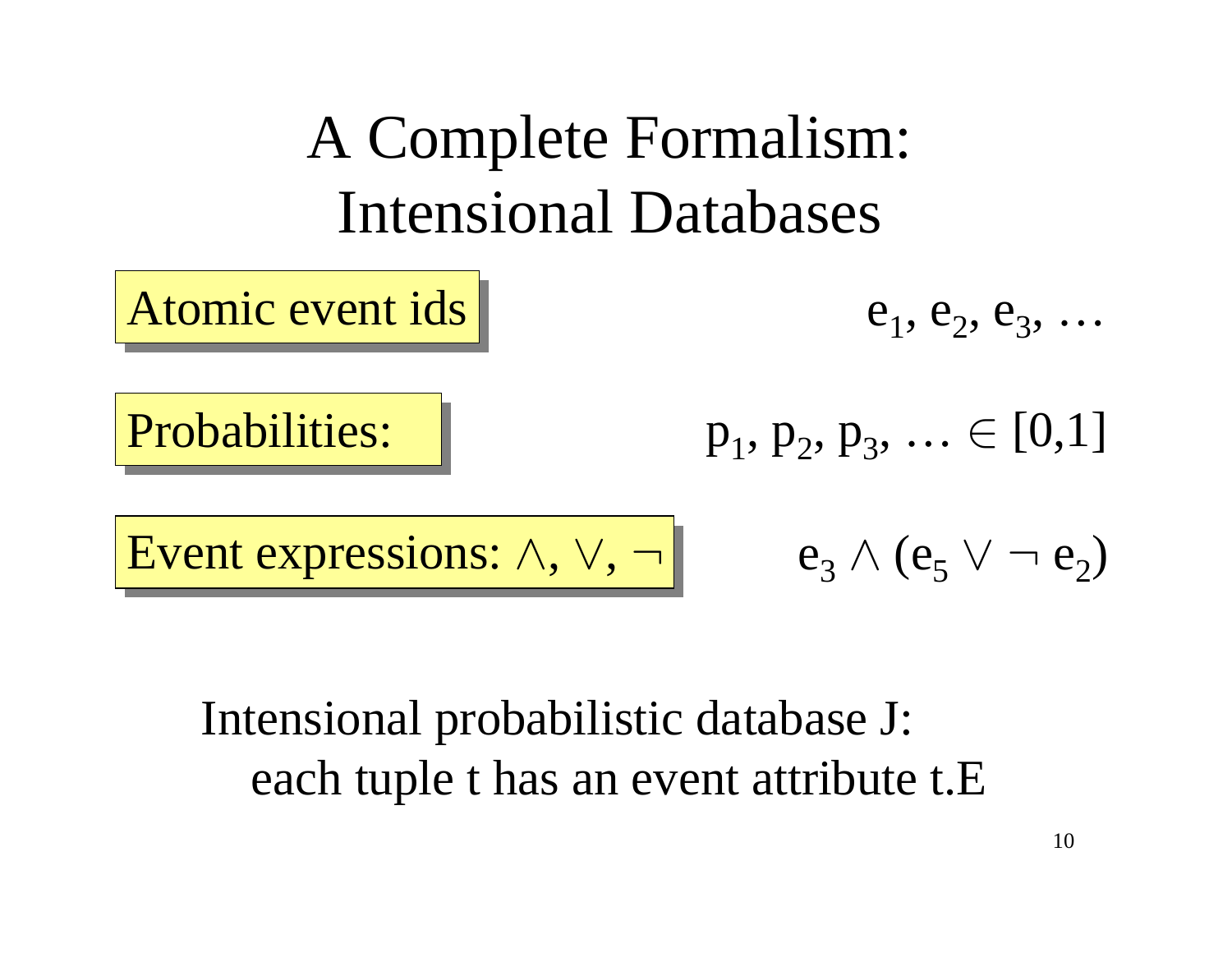# Intensional  $DB \Rightarrow$  Possible Worlds

 ${\rm J} =$ 

| Name | $\vert$ Address $\vert$ E |                                                  |
|------|---------------------------|--------------------------------------------------|
| John |                           | Seattle $\mid e_1 \wedge (e_2 \vee e_3) \rangle$ |
| Sue  | Denver                    | $(c_1 \wedge e_2) \vee (e_2 \wedge e_3)$         |

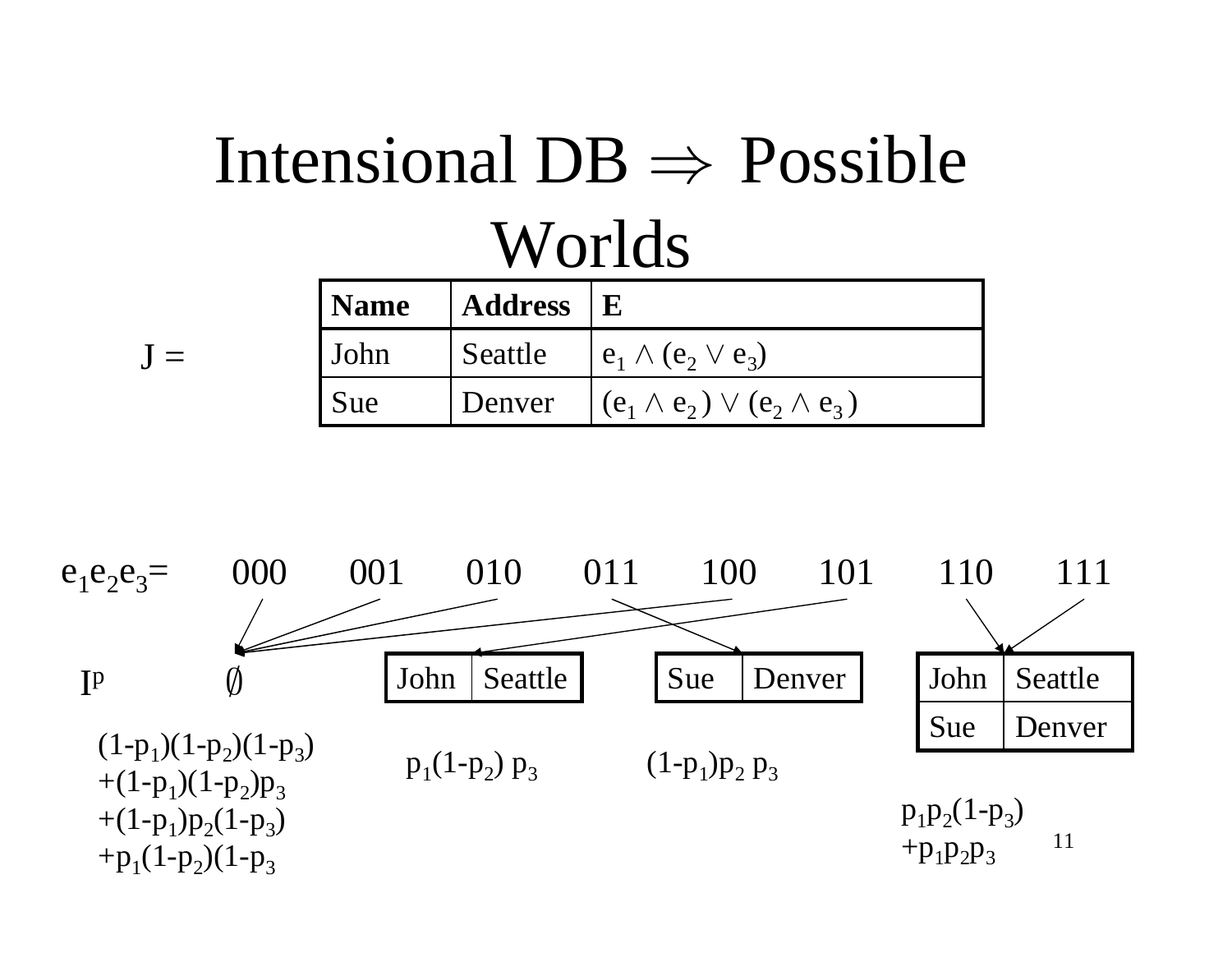#### Possible Worlds  $\Rightarrow$  Intensional DB

| <b>Name</b> | <b>Address</b> |                |             |                                           |               |             | $Pr(e_1) = p_1$              |                                                                                             |
|-------------|----------------|----------------|-------------|-------------------------------------------|---------------|-------------|------------------------------|---------------------------------------------------------------------------------------------|
| John        | Seattle        |                | $E_1 = e_1$ | $E_2 = \neg e_1 \wedge e_2$               |               |             |                              | $Pr(e_2) = p_2/(1-p_1)$                                                                     |
| John        | <b>Boston</b>  |                |             | $P_1$ $E_3 = -e_1 \wedge -e_2 \wedge e_3$ |               |             |                              | $Pr(e_3) = p_3/(1-p_1-p_2)$                                                                 |
| Sue         | Seattle        |                |             |                                           |               |             |                              | $E_4 = \neg e_1 \wedge \neg e_2 \wedge \neg e_3 \wedge e_4$ $Pr(e_4) = p_4/(1-p_1-p_2-p_3)$ |
| <b>Name</b> | <b>Address</b> |                |             | "Prefix code"                             |               |             |                              |                                                                                             |
| John        | Seattle        | p <sub>2</sub> |             |                                           |               | <b>Name</b> | <b>Address</b>               | ${\bf E}$                                                                                   |
| Sue         | Seattle        |                |             |                                           |               |             |                              |                                                                                             |
|             |                |                | $=$ [ $p$ ] |                                           | ${\bf J}$ $=$ | John        | Seattle                      | $E_1 \vee E_2$                                                                              |
| <b>Name</b> | <b>Address</b> |                |             |                                           |               | John        | <b>Boston</b>                | $E_1 \vee E_4$                                                                              |
| Sue         | Seattle        | $p_3$          |             |                                           |               | Sue         | Seattle                      | $E_1 \vee E_2 \vee E_3$                                                                     |
| <b>Name</b> | <b>Address</b> |                |             |                                           |               |             |                              |                                                                                             |
| John        | <b>Boston</b>  | $p_4$          |             |                                           |               |             | Intensional DBs are complete | 12                                                                                          |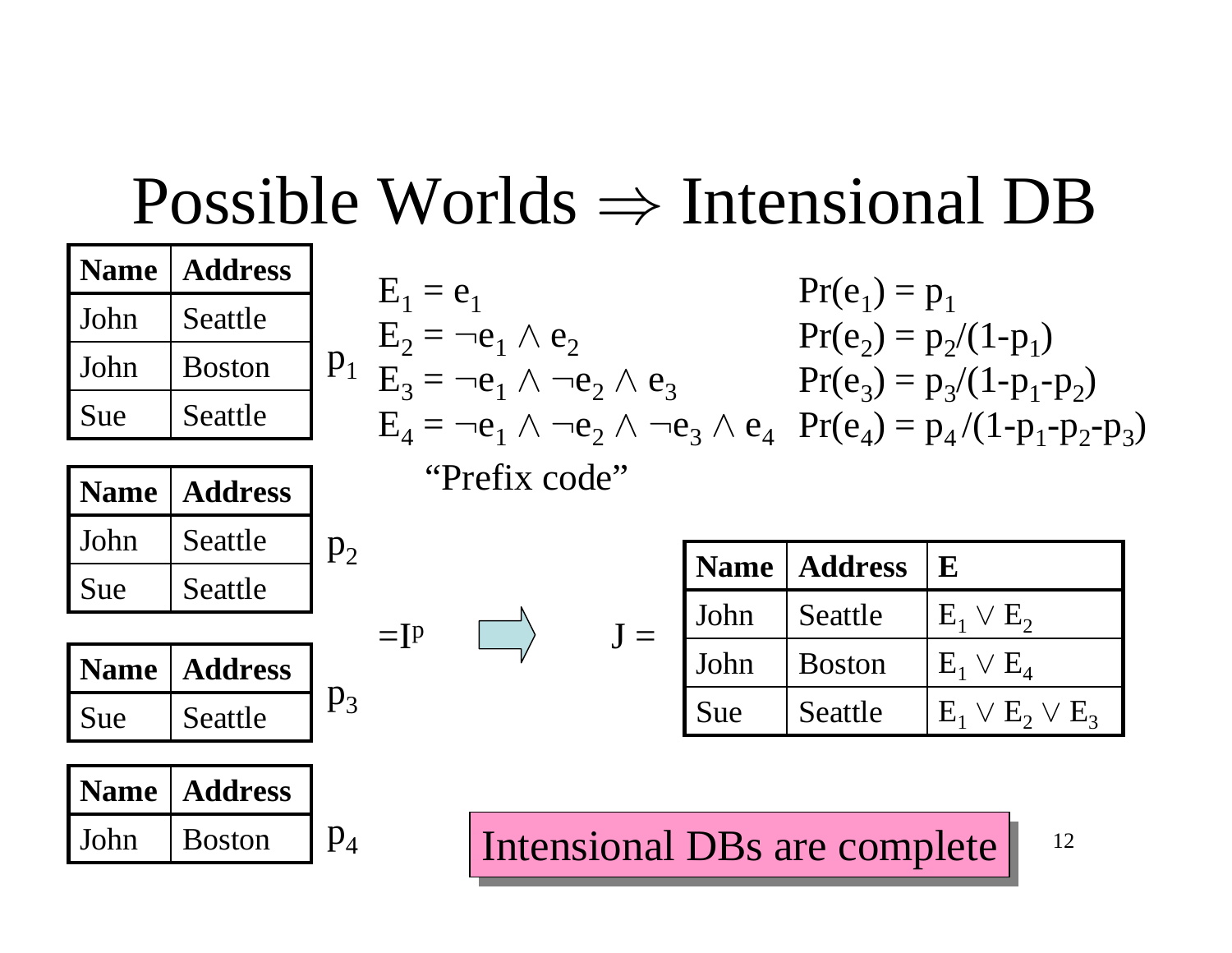#### Closure Under Operators



 $\overline{C}$ One still needs to compute probability of event expression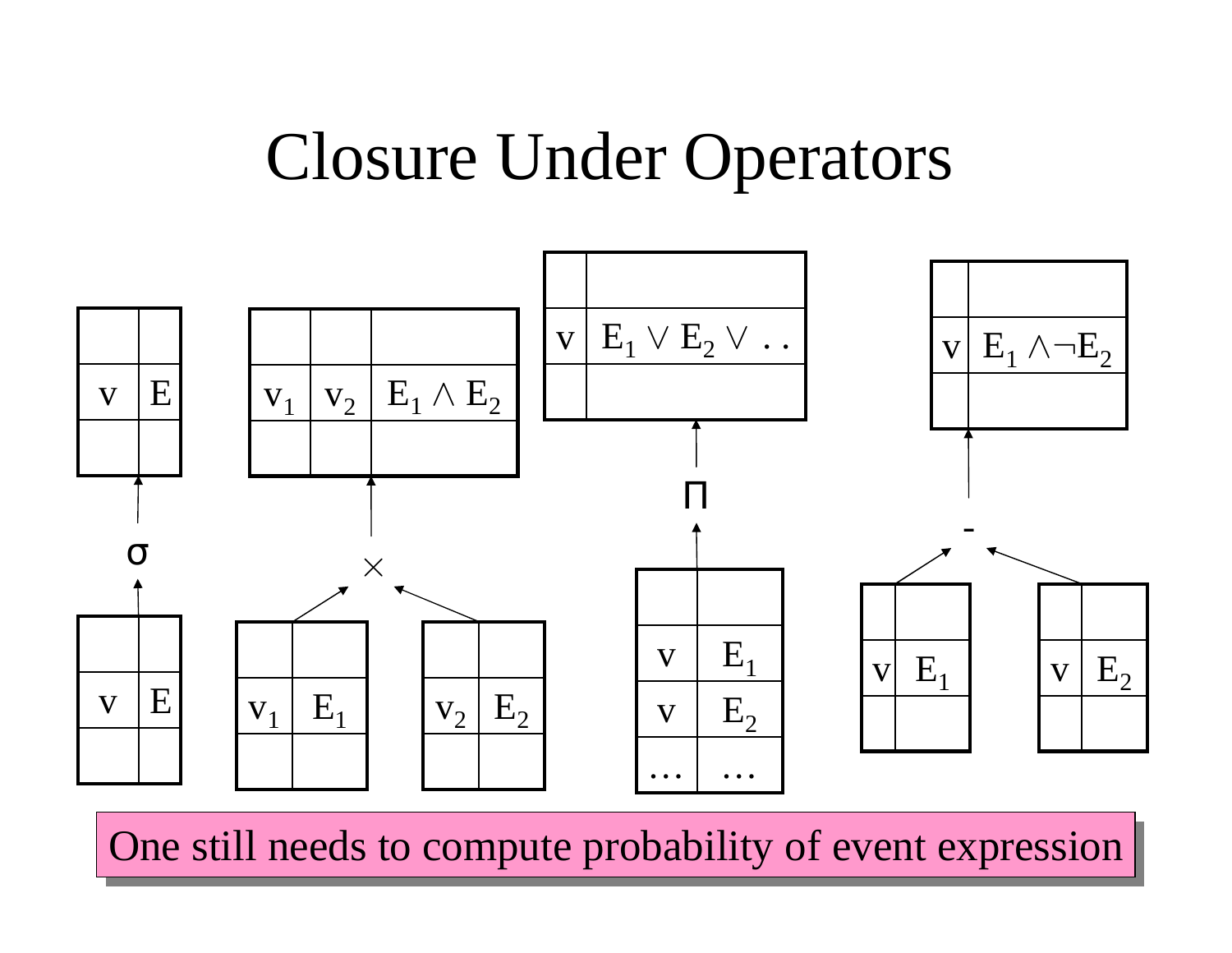## Summary on Intensional Databases

Event expression for each tuple

- Possible worlds: any subset
- Probability distribution: any

Complete… but impractical

• Evaluate the probability of *long* event expressions

Important abstraction: consider restrictions

Related to *c-tables* [Imilelinski&Lipski:1984]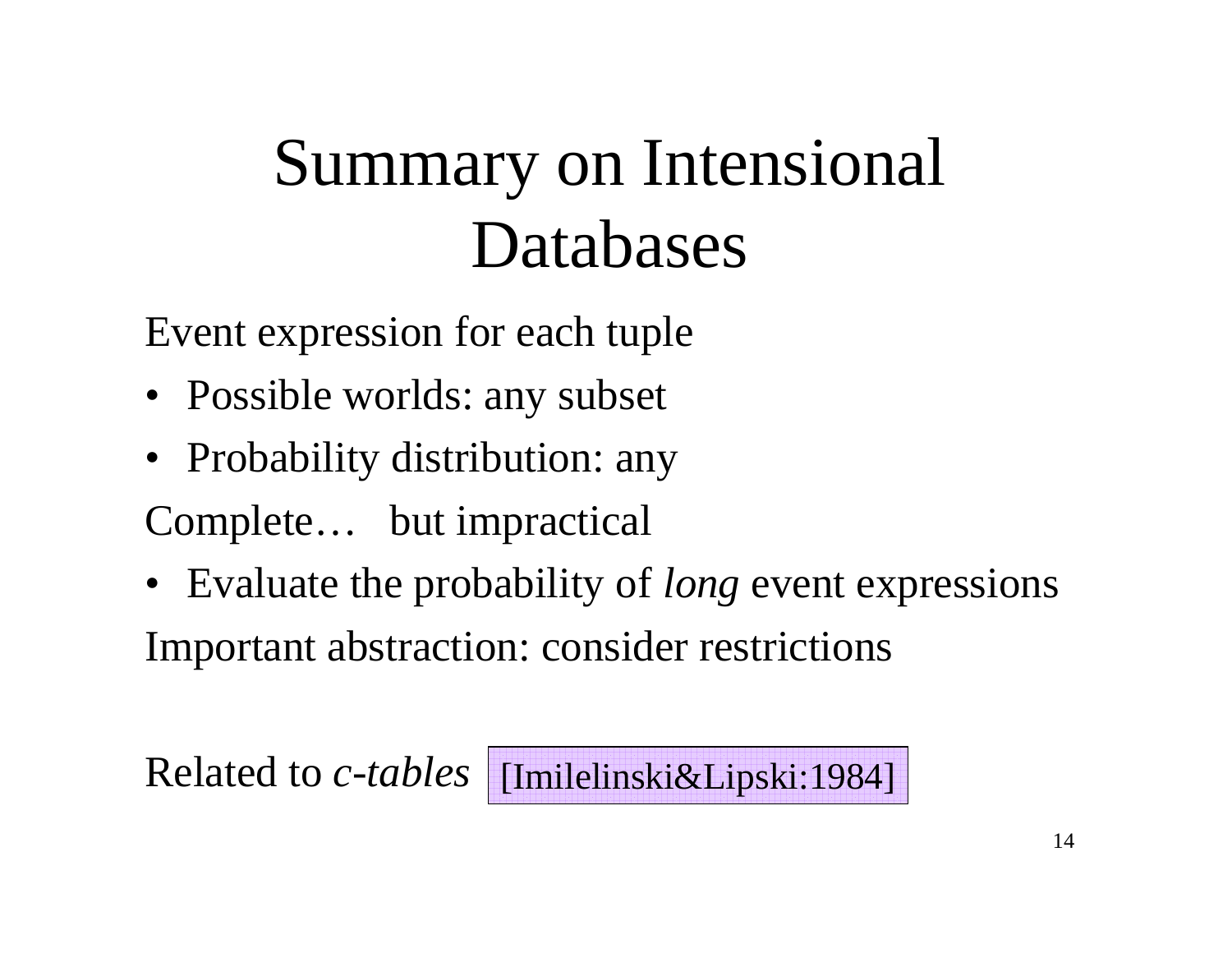#### A Restricted Formalism: Explicit Independent Tuples

**Tuple independent** probabilistic database

$$
TUP = \{t_1, t_2, ..., t_M\} = \text{all tuples}
$$

 $pr: TUP \rightarrow [0,1]$  No restrictions

$$
Pr(I) = \prod_{t \in I} pr(t) \times \prod_{t \notin I} (1-pr(t))
$$

 $\mathrm{INST} = \mathcal{P}(\mathrm{TUP})$ 

 $\mathrm{N}=2^\mathrm{M}$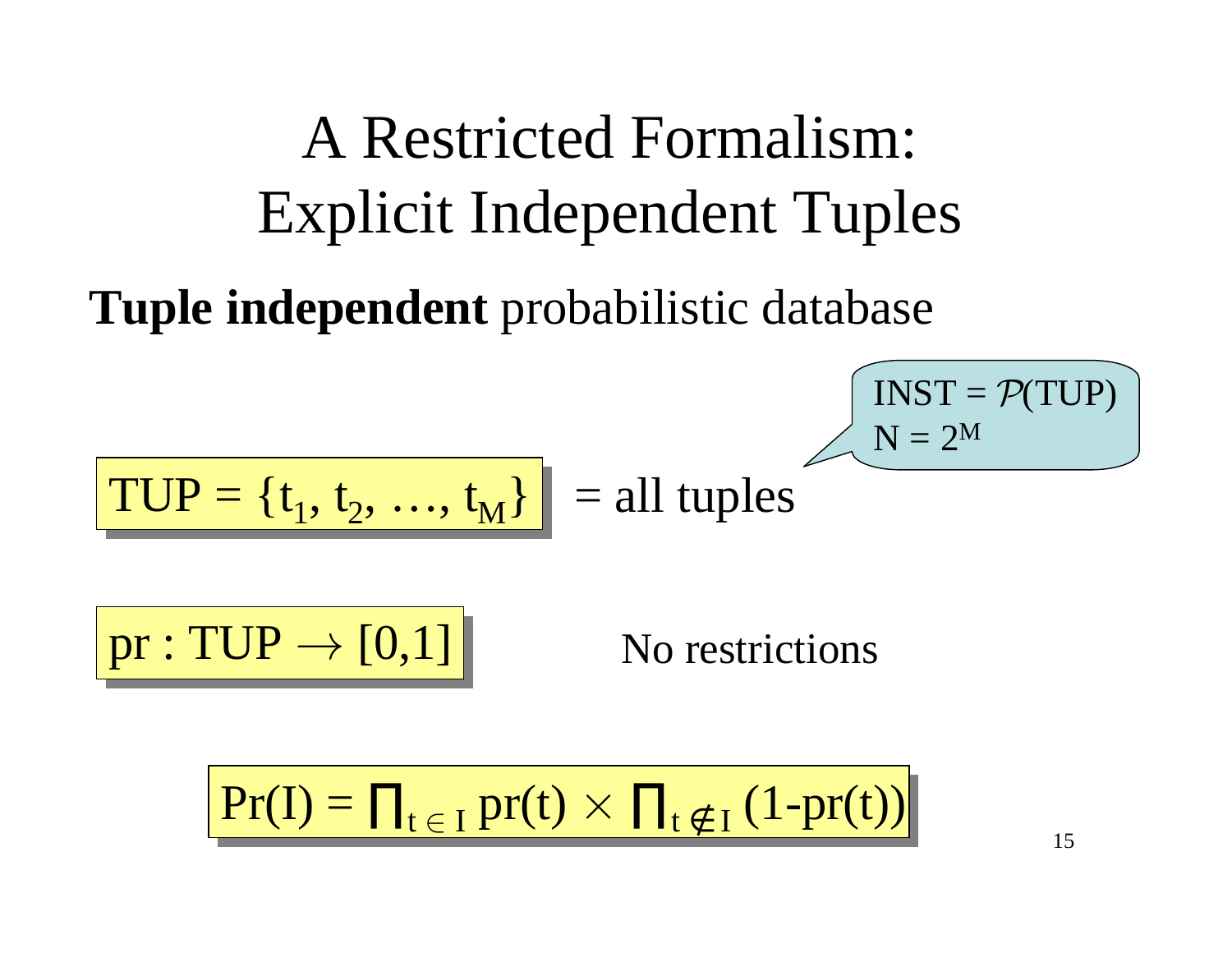#### Tuple Prob.  $\Rightarrow$  Possible Worlds

| <b>Name</b> | <b>City</b>   | pr          |
|-------------|---------------|-------------|
| John        | Seattle       | $p_1 = 0.8$ |
| Sue         | <b>Boston</b> | $p_2 = 0.6$ |
| Fred        | <b>Boston</b> | $p_3 = 0.9$ |

$$
\fbox{E[ size(Ip)] =}
$$
  
2.3 tuples

 $I^p =$ 

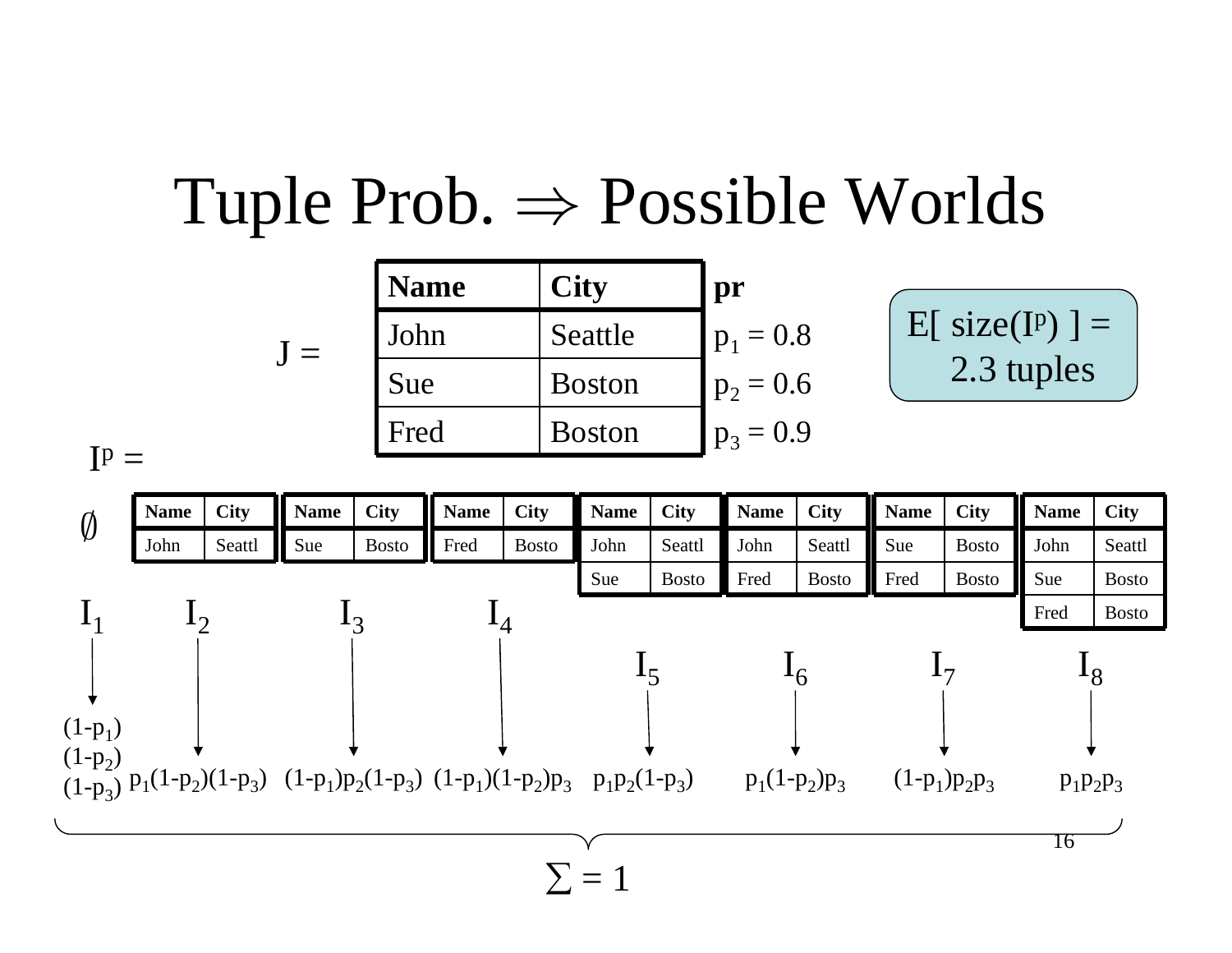#### Tuple-Independent DBs are Incomplete

| <b>Name</b> | <b>Address</b> |  |
|-------------|----------------|--|
| John        | Seattle        |  |



|        | Name   Address |          |                          |
|--------|----------------|----------|--------------------------|
| l John | Seattle        | $p_1p_2$ |                          |
| I Sue  | Seattle        |          | $\overline{\phantom{0}}$ |

Very limited – cannot capture correlations across tuples

#### *Not Closed*

 $\emptyset$  1-p<sub>1</sub> - p<sub>1</sub>p<sub>2</sub>

• Query operators can introduce complex correlations!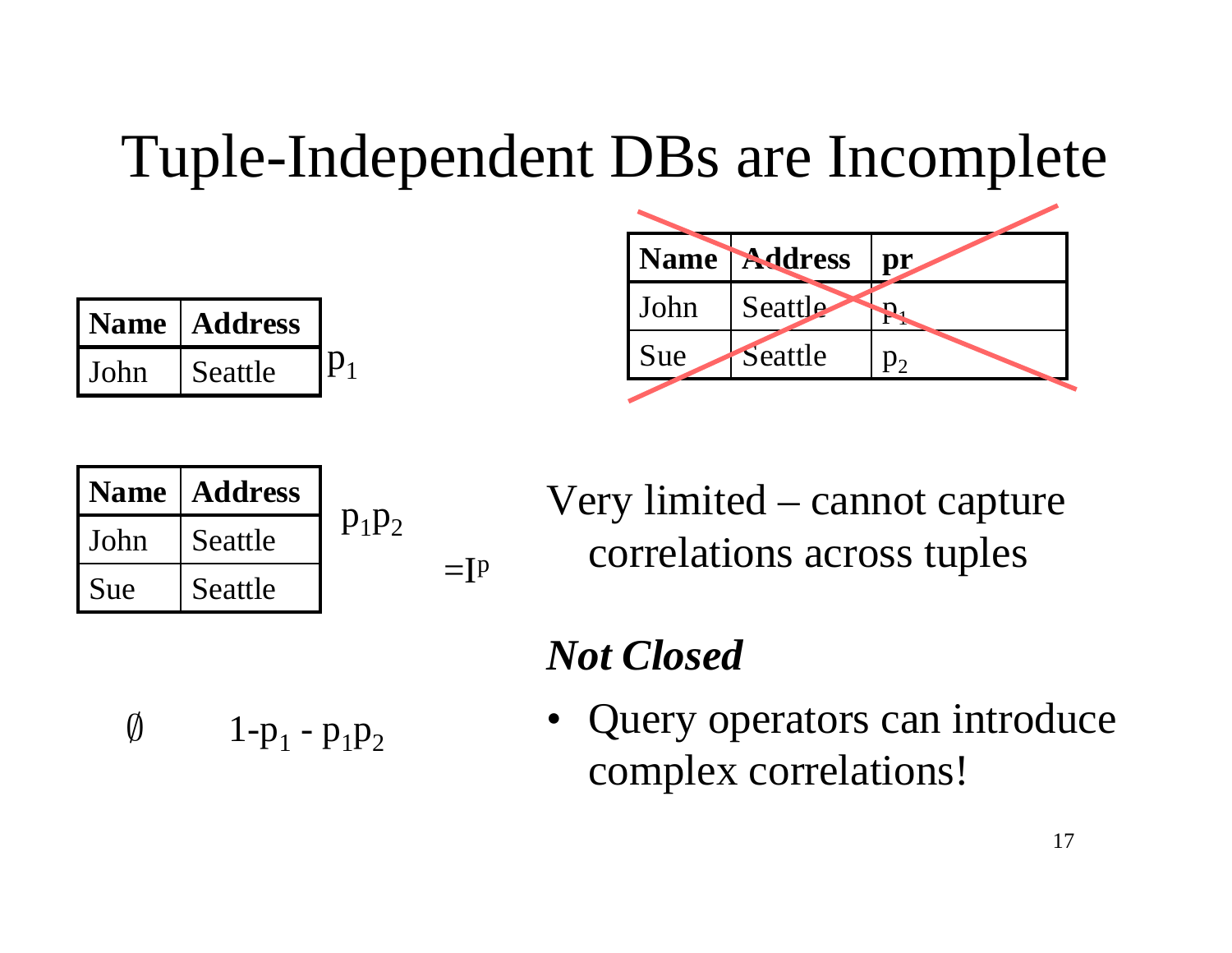| <b>Name</b> | <b>City</b>   | pr      |  |
|-------------|---------------|---------|--|
| John        | Seattle       | $p_{1}$ |  |
| Sue         | <b>Boston</b> | $p_2$   |  |
| Fred        | <b>Boston</b> |         |  |

| <b>Customer</b> | <b>Product</b> | <b>Date</b> | pr                         |
|-----------------|----------------|-------------|----------------------------|
| John            | Gizmo          |             | $q_1$                      |
| John            | Gadget         |             | q <sub>2</sub>             |
| John            | Gadget         |             | $q_3$                      |
| Sue             | Camera         |             | q <sub>4</sub>             |
| Sue             | Gadget         |             | q <sub>5</sub>             |
| Sue             | Gadget         |             | $q_6$                      |
| Fred            | Gadget         |             | $\mathsf{q}_\mathsf{\tau}$ |

SELECT DISTINCT x.city SELECT DISTINCT x.city FROM Person x, Purchase y FROM Person x, Purchase y WHERE x.Name <sup>=</sup> y.Customer WHERE x.Name <sup>=</sup> y.Customer and y.Product <sup>=</sup> 'Gadget' and y.Product <sup>=</sup> 'Gadget' Boston

| <b>Tuple</b>  | <b>Probability</b>                                                             |  |
|---------------|--------------------------------------------------------------------------------|--|
| Seattle       | $p_1(1-(1-q_2)(1-q_3))$                                                        |  |
| <b>Boston</b> | $\left 1 - (1-p_2(1-(1-q_5)(1-q_6)))\right $<br>$\times (1 \frac{1}{p_3} q_7)$ |  |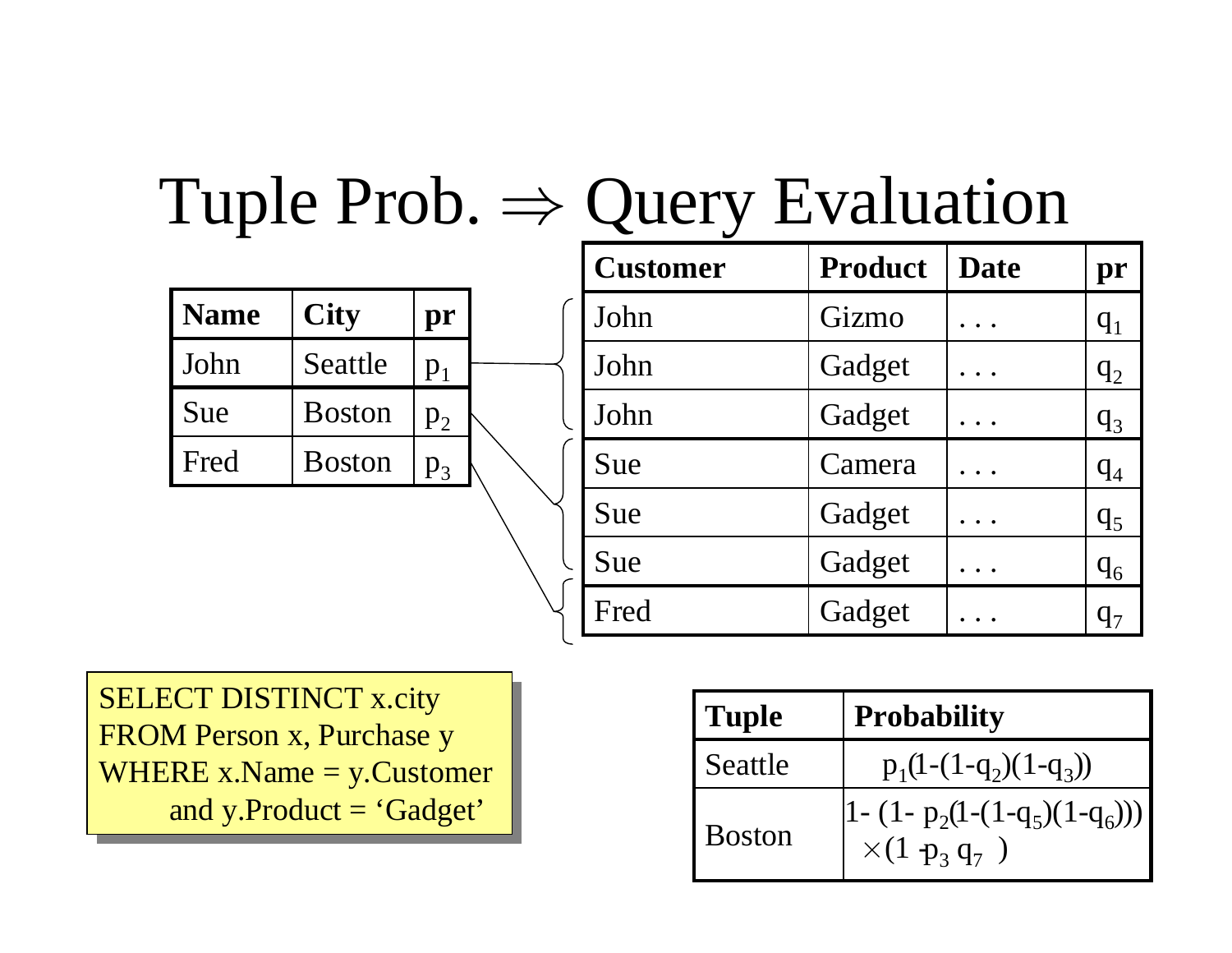#### A p p lication: Similarity Predicates

| Name | <b>City</b>   | <b>Profession</b>                     |  |
|------|---------------|---------------------------------------|--|
| John | Seattle       | statistician                          |  |
| Sue  | <b>Boston</b> | musician                              |  |
| Fred | <b>Boston</b> | physicist                             |  |
|      |               | Step 1:<br>evaluate $\sim$ predicates |  |

| Cust | <b>Product</b> | <b>Category</b> |
|------|----------------|-----------------|
| John | Gizmo          | dishware        |
| John | Gadget         | instrument      |
| John | Gadget         | instrument      |
| Sue  | Camera         | musicware       |
| Sue  | Gadget         | microphone      |
| Sue  | Gadget         | instrument      |
| Fred | Gadget         | microphone      |

SELECT DISTINCT X.CIty FROMPersonx, P urchasey WHERE  $x$ . Name  $=$  y. Cust and y.Product = 'Gadget' and **x.profession** ~ **'scientist'** and y.category ~ 'music' SELECT DISTINCT x.city FROM Person x, Purchase y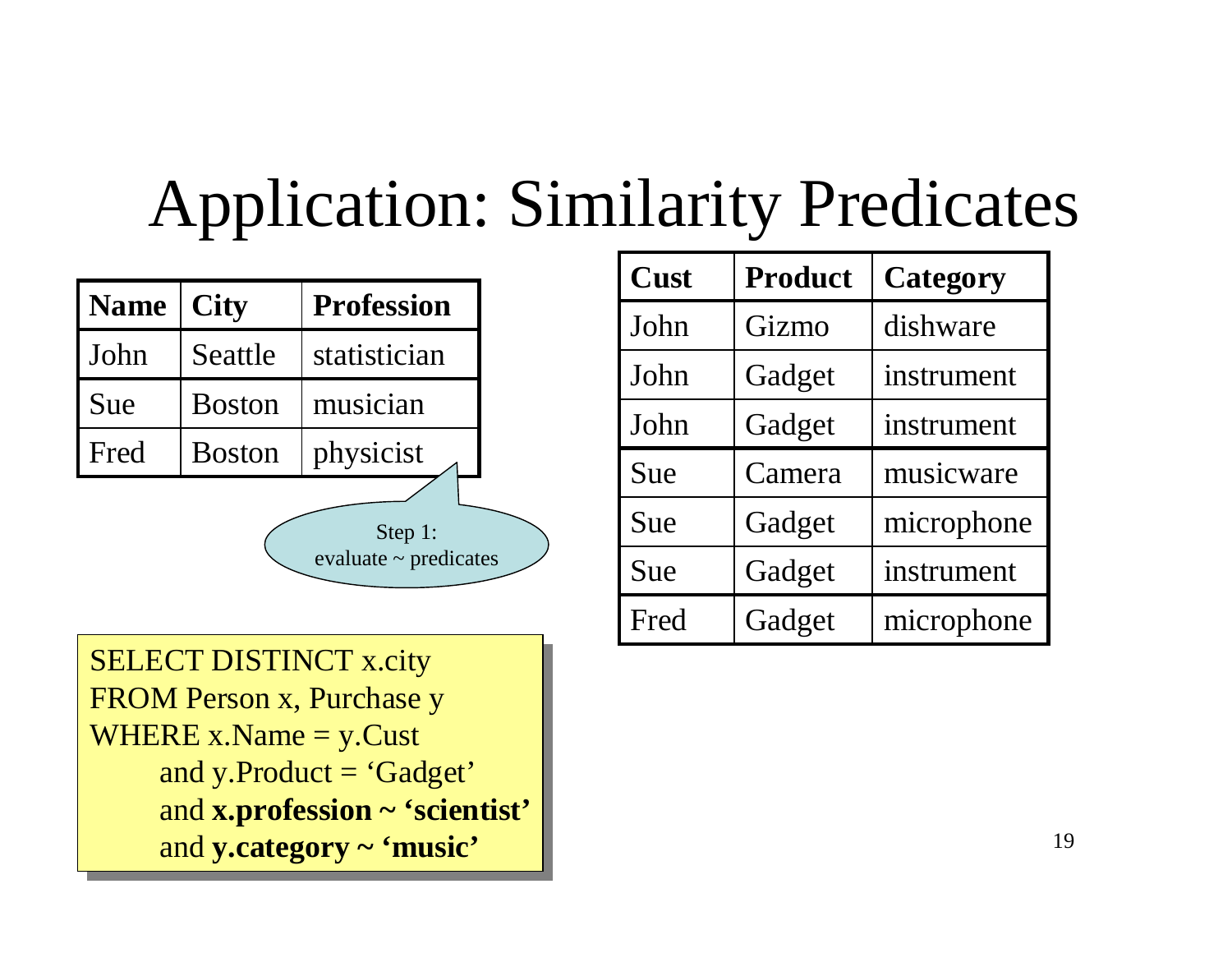#### A p p lication: Similarity Predicates

Ste p 2: evaluate rest o f q u e r y

| <b>Name</b> | <b>City</b>   | <b>Profession</b> | pr          |
|-------------|---------------|-------------------|-------------|
| John        | Seattle       | statistician      | $p_1 = 0.8$ |
| Sue         | <b>Boston</b> | musician          | $p_2 = 0.2$ |
| Fred        | <b>Boston</b> | physicist         | $p_3 = 0.9$ |
|             |               | Step 1:           |             |

evaluate ~ predicates

| Cust | <b>Product</b> | <b>Category</b> | pr          |
|------|----------------|-----------------|-------------|
| John | Gizmo          | dishware        | $q_1 = 0.2$ |
| John | Gadget         | instrument      | $q_2 = 0.6$ |
| John | Gadget         | instrument      | $q_3 = 0.6$ |
| Sue  | Camera         | musicware       | $q_4 = 0.9$ |
| Sue  | Gadget         | microphone      | $q_5 = 0.7$ |
| Sue  | Gadget         | instrument      | $q_6 = 0.6$ |
| Fred | Gadget         | microphone      | $q_7 = 0.7$ |

SELECT DISTINCT X.CIty 'KUM Person<sup>e</sup> x, Purchase<sup>p</sup> y WHERE  $x$ . Name  $=$  y. Cust and y.Product = 'Gadget' and  $\bold{x}.\bold{profession} \sim \text{'scientis}$  $\sqrt{2}$ and y.category ~ 'music' SELECT DISTINCT x.city FROM Person<sup>p</sup> x, Purchase<sup>p</sup> y

| <b>Tuple</b>  | <b>Probability</b>                                                           |  |  |
|---------------|------------------------------------------------------------------------------|--|--|
| Seattle       | $p_1(1-(1-q_2)(1-q_3))$                                                      |  |  |
| <b>Boston</b> | $1-(1-p_2(1-(1-q_5)(1-q_6)))$<br>$\times$ (1-p <sub>3</sub> q <sub>7</sub> ) |  |  |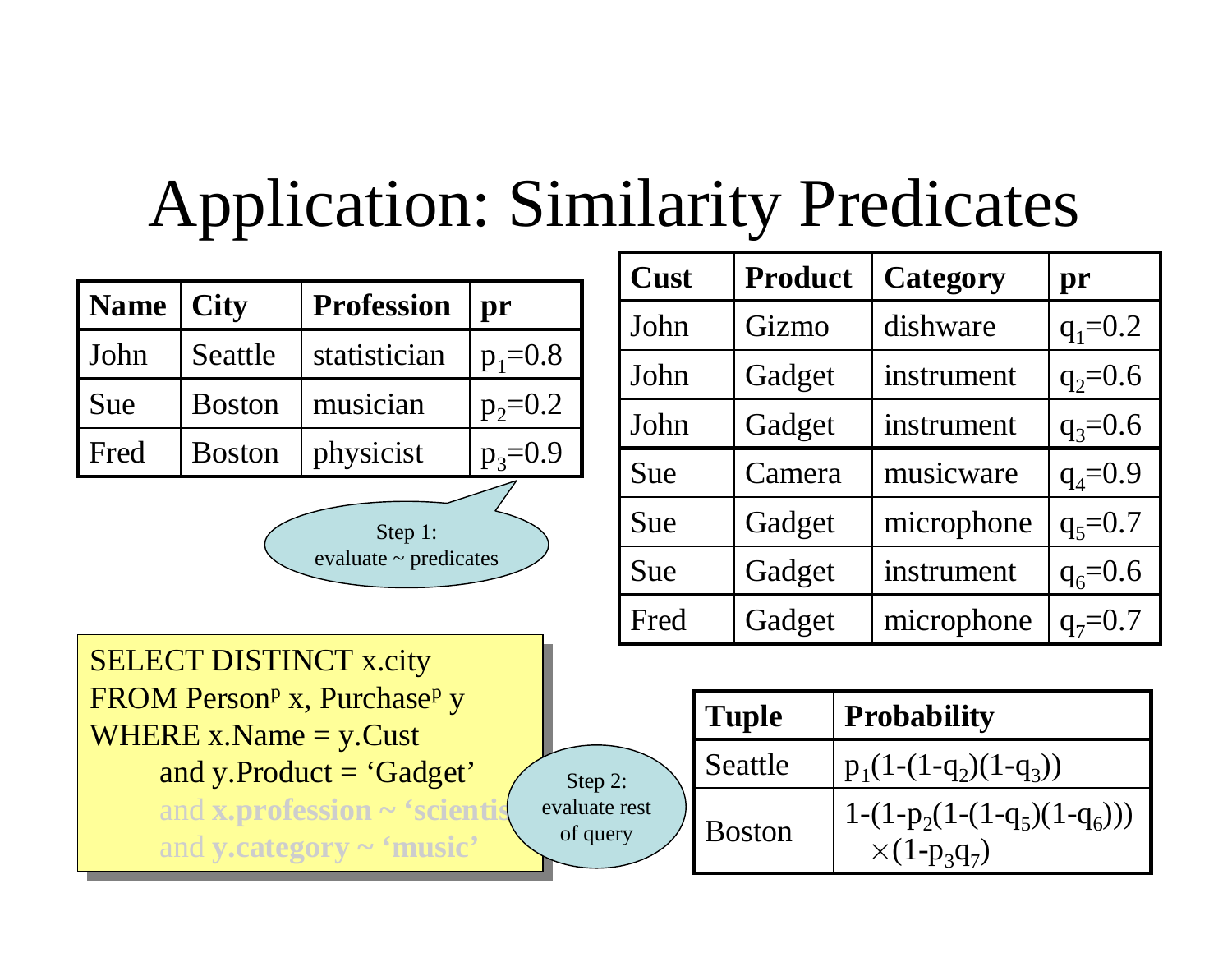## Summary on Explicit Independent Tuples

#### Independent tuples

- Possible worlds: subsets
- Probability distribution: restricted
- Closure: no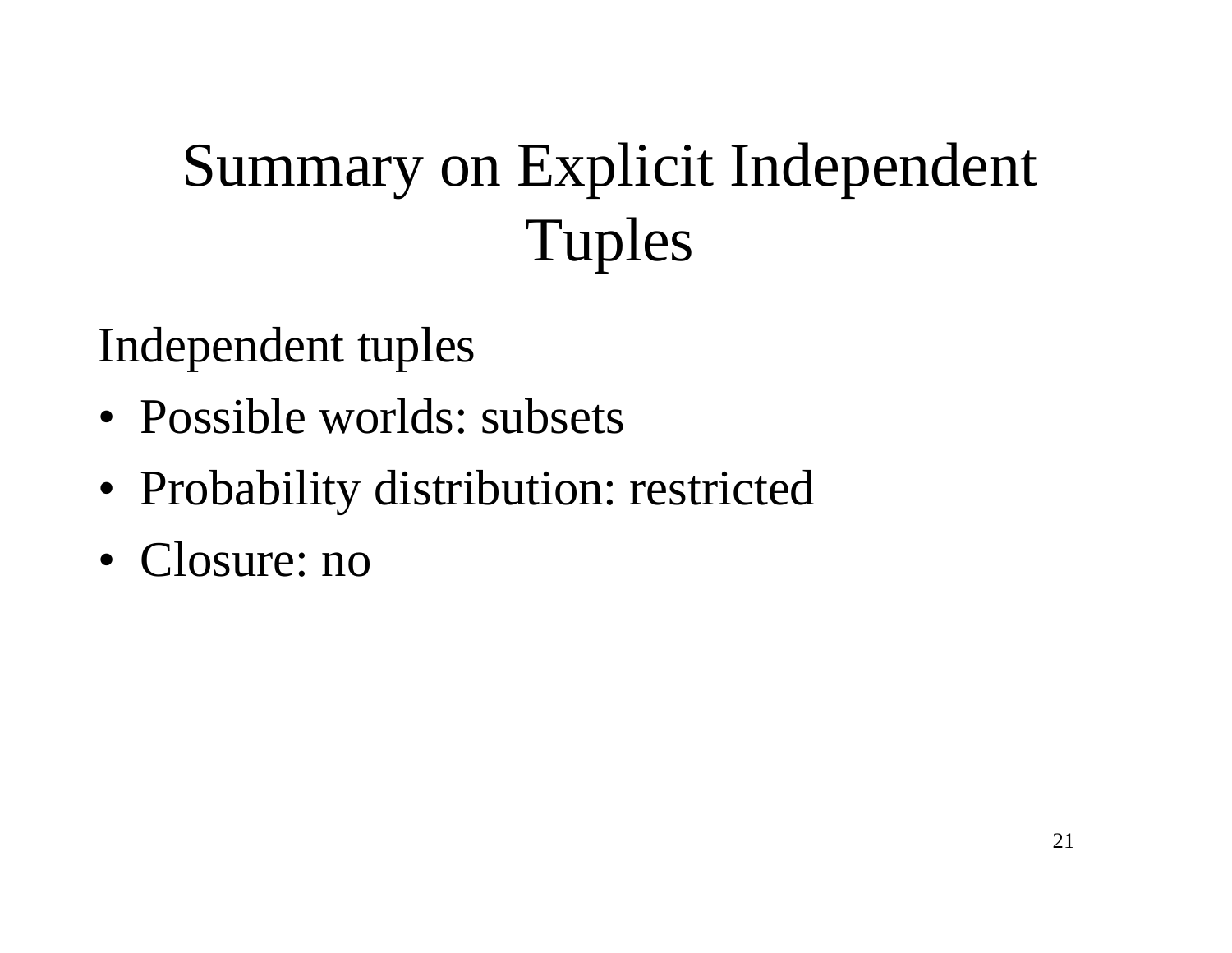#### Query Evaluation on Probabilistic DBs

- Focus on possible tuple semantics –Compute likelihood of individual answer tuples
- Probability of Boolean expressions
- Complexity of query evaluation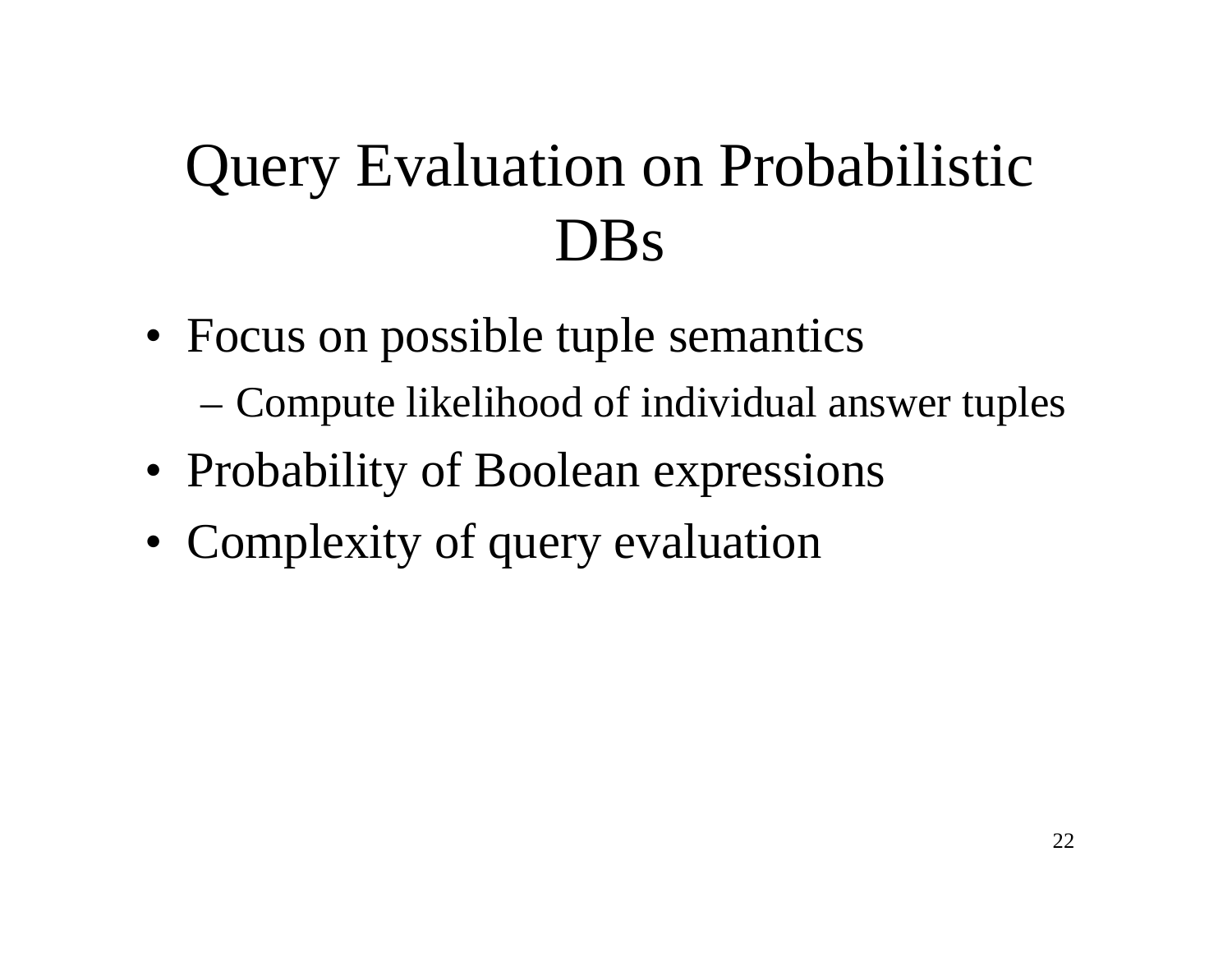## Probability of Boolean Expressions

$$
E = X_1 X_3 \vee X_1 X_4 \vee X_2 X_5 \vee X_2 X_6
$$

Randomly make each variable **true** with the following probabilities

$$
Pr(X_1) = p_1
$$
,  $Pr(X_2) = p_2$ , ...,  $Pr(X_6) = p_6$ 

What is  $Pr(E)$  ???

Answer: re-group cleverly

$$
E = X_1(X_3 \vee X_4) \vee X_2(X_5 \vee X_6)
$$

$$
Pr(E)=1 - (1-p_1(1-(1-p_3)(1-p_4)))
$$
  

$$
(1-p_2(1-(1-p_5)(1-p_6)))
$$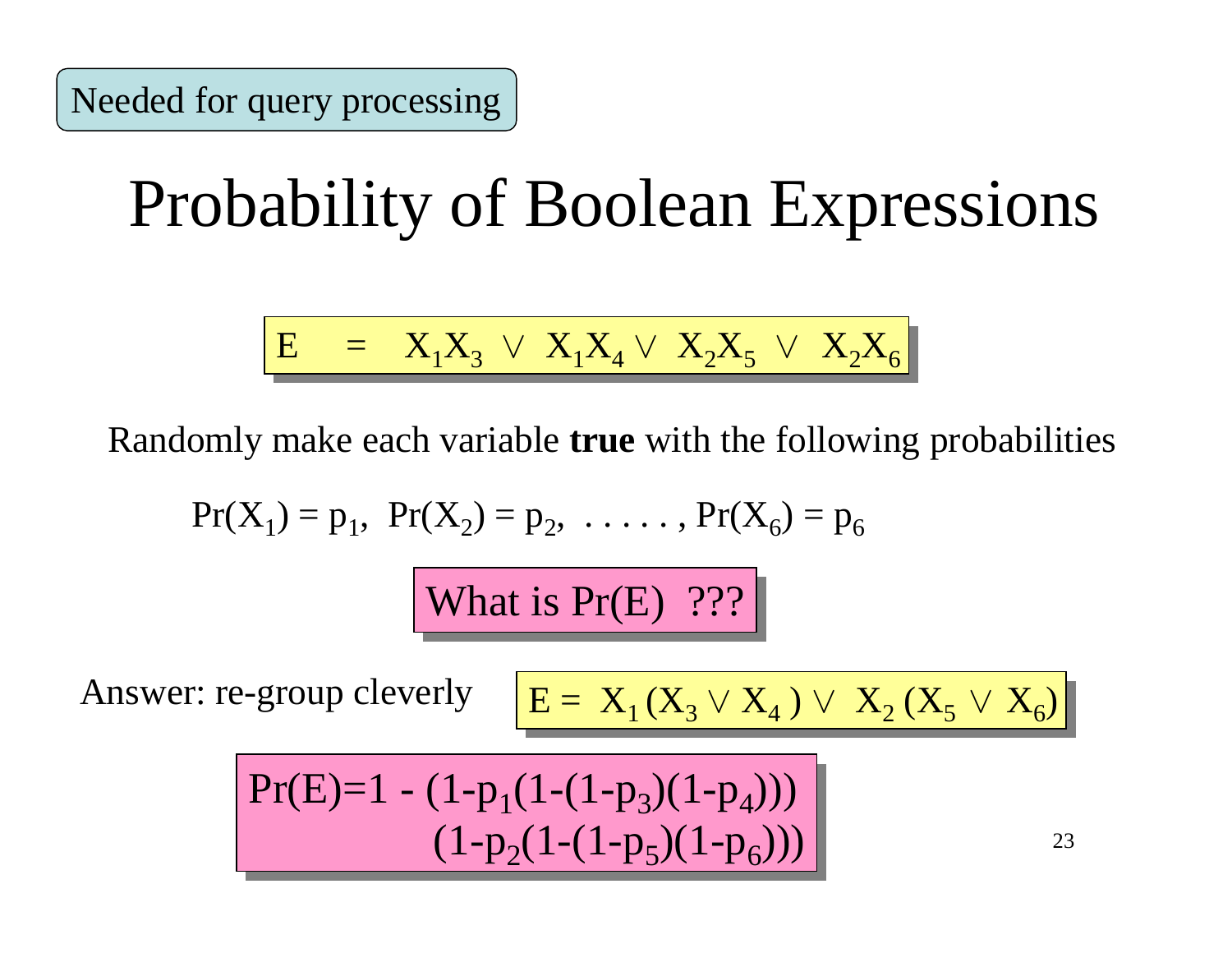Now let's try this:

$$
E = X_1 X_2 \vee X_1 X_3 \vee X_2 X_3
$$

No clever grouping seems possible. Brute force:

$$
Pr(E)=(1-p1)p2p3 + p1(1-p2)p3 + p1p2(1-p3) + p1p2p3
$$

| $\mathbf{X}_1$   | $\mathbf{X}_2$ | $X_3$            | E                | Pr              |
|------------------|----------------|------------------|------------------|-----------------|
| $\boldsymbol{0}$ | $\overline{0}$ | $\boldsymbol{0}$ | $\boldsymbol{0}$ |                 |
| $\overline{0}$   | $\overline{0}$ | $\mathbf{1}$     | $\overline{0}$   |                 |
| $\overline{0}$   | $\mathbf{1}$   | $\overline{0}$   | $\overline{0}$   |                 |
| $\overline{0}$   | 1              | $\mathbf{1}$     | $\mathbf{1}$     | $(1-p_1)p_2p_3$ |
| $\mathbf{1}$     | $\overline{0}$ | $\overline{0}$   | $\overline{0}$   |                 |
| 1                | $\overline{0}$ | $\mathbf{1}$     | $\mathbf{1}$     | $p_1(1-p_2)p_3$ |
| $\mathbf{1}$     | $\mathbf{1}$   | $\overline{0}$   | $\mathbf{1}$     | $p_1p_2(1-p_3)$ |
| 1                | $\mathbf{1}$   | 1                | 1                | $p_1p_2p_3$     |

Seems inefficient in general…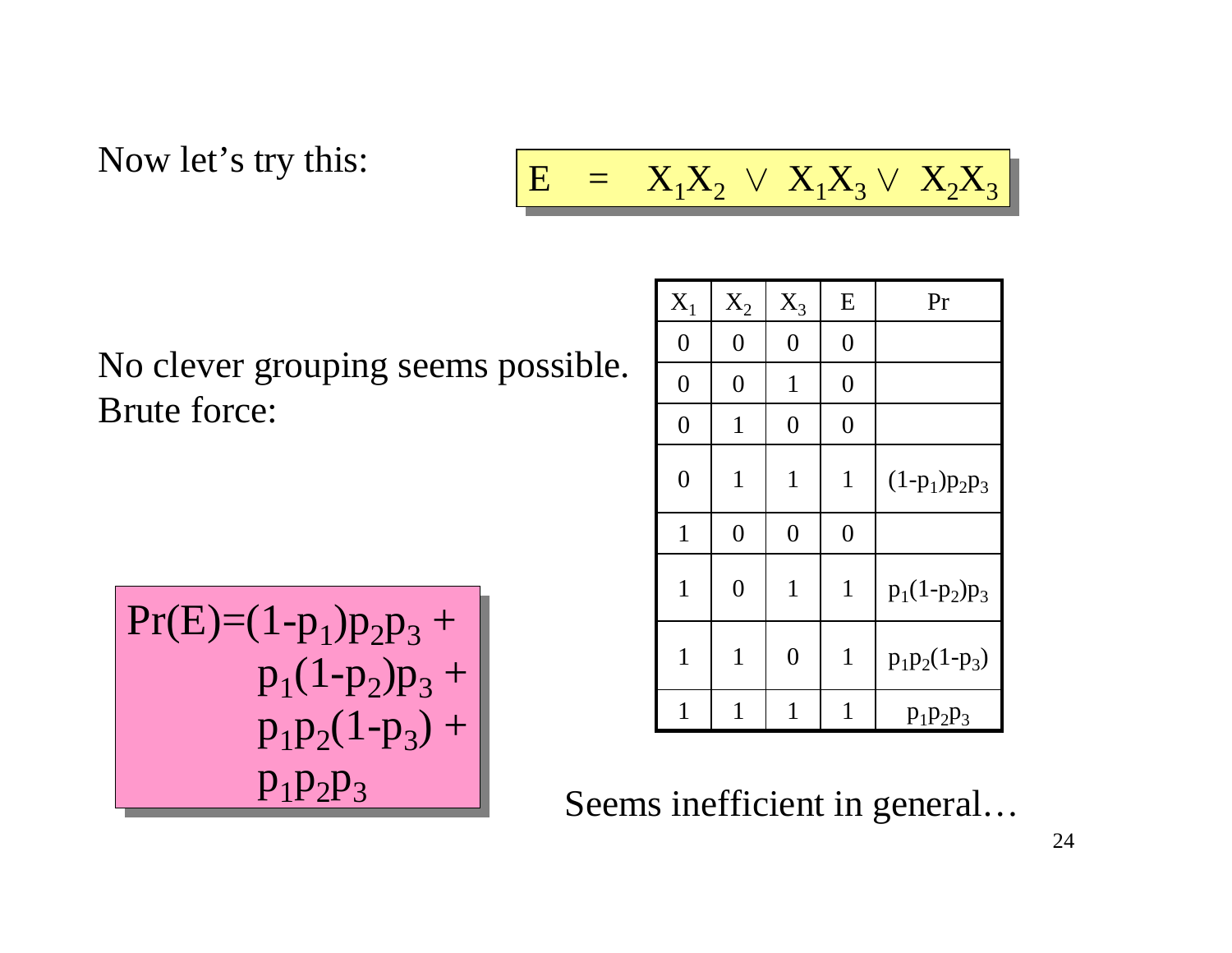

# Complexity of Boolean Expression Probability

**Theorem** [Valiant:1979] **Theorem** [Valiant:1979] For a boolean expression E, computing Pr(E) is #P-complete For a boolean expression E, computing Pr(E) is #P-complete

NP <sup>=</sup> class of problems of the form "is there <sup>a</sup> witness ?" SAT #P <sup>=</sup> class of problems of the form "how many witnesses ?" #SAT

The decision problem for 2CNF is in PTIME The counting problem for 2CNF is #P-complete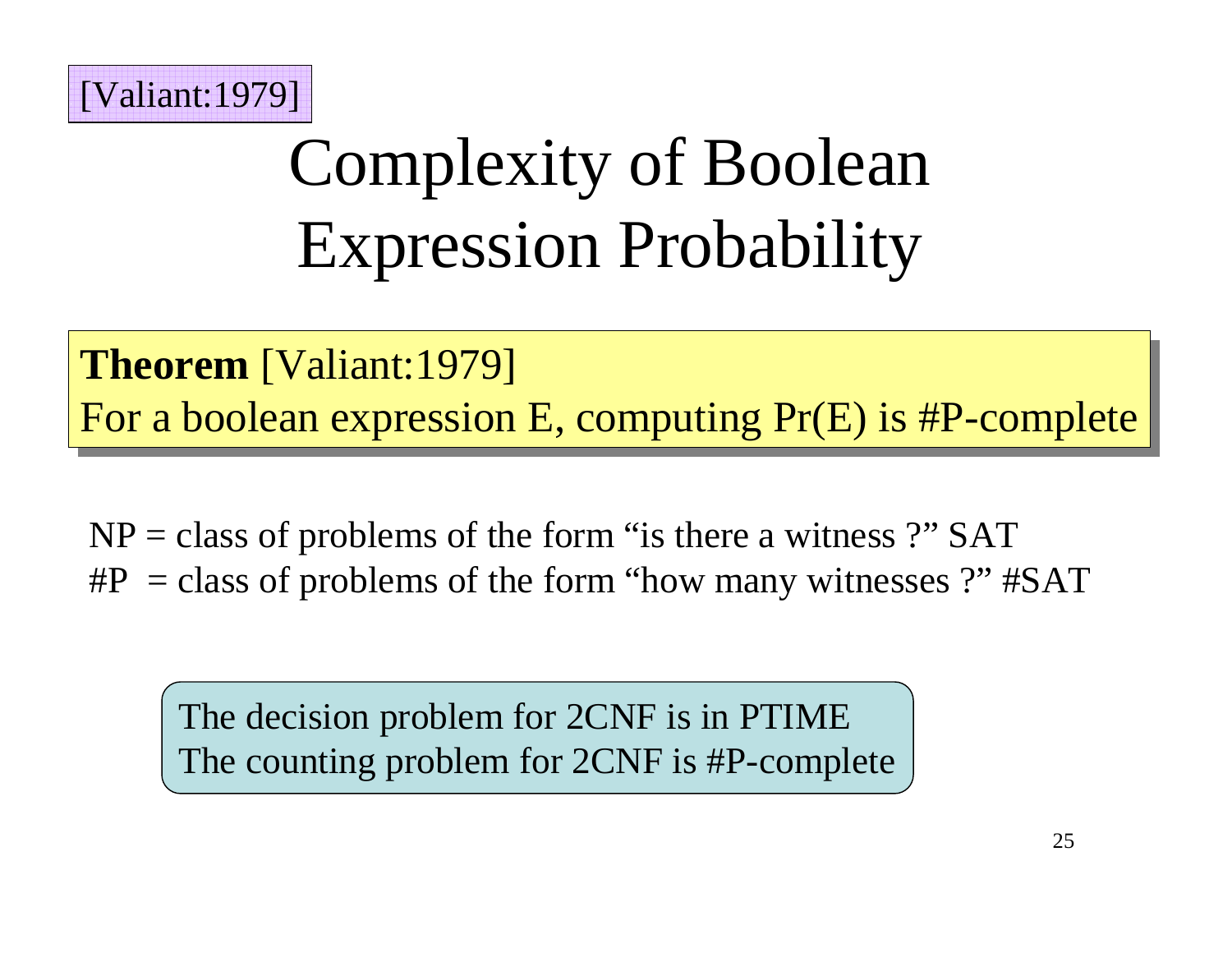# Summary on Boolean Expression Probability

- #P-complete
- It's hard even in simple cases: 2DNF
- Can approximate through Monte Carlo (MC) simulation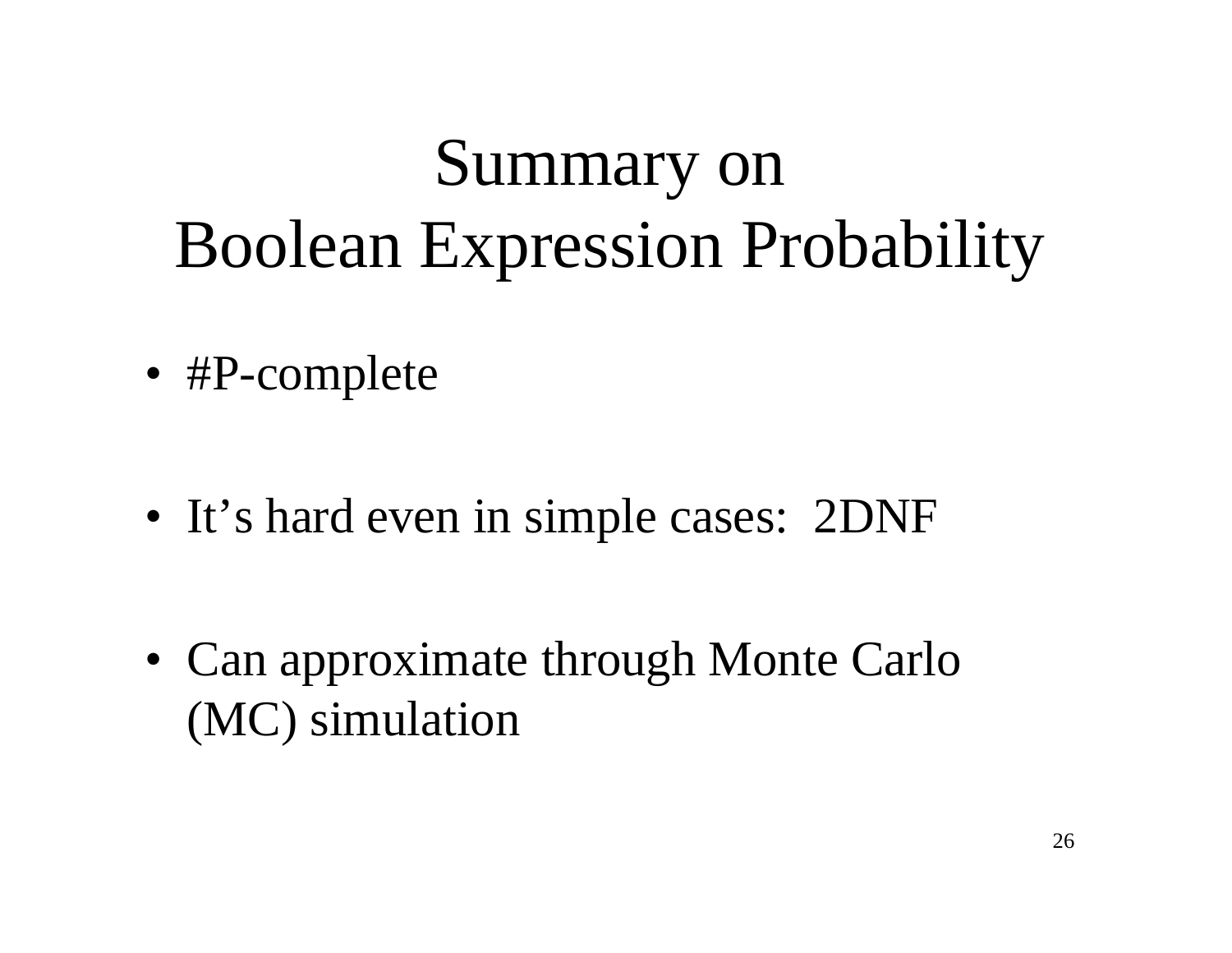# Query Complexity

Data complexity of <sup>a</sup> query Q:

• Compute  $Q(I^p)$ , for probabilistic database I<sup>p</sup>

Simplest scenario only:

- Possible tuples semantics for Q
- Independent tuples for I<sup>p</sup>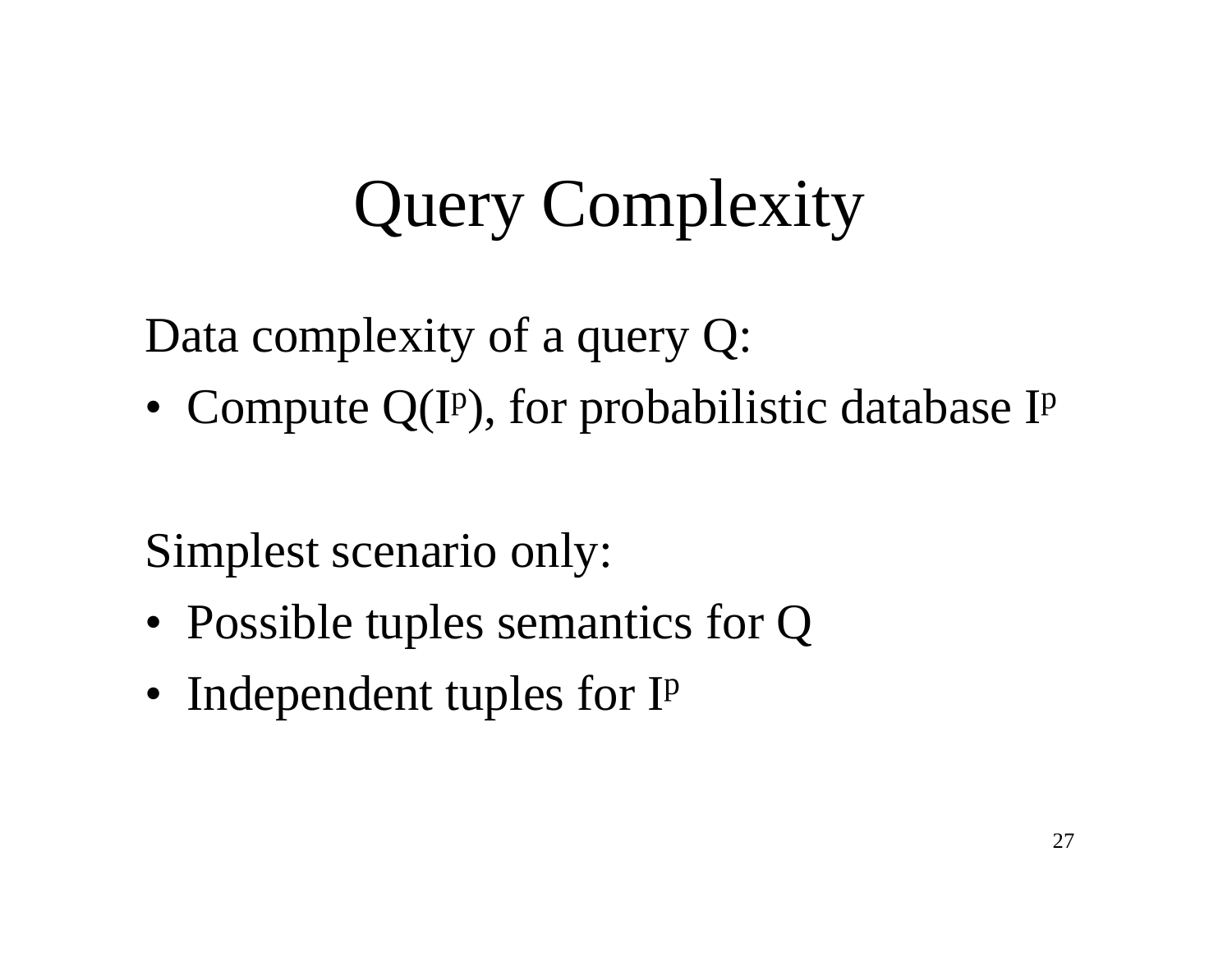[Fuhr&Roellke:1997,Dalvi&Suciu:2004]

#### Extensional Query Evaluation Relational ops compute probabilities

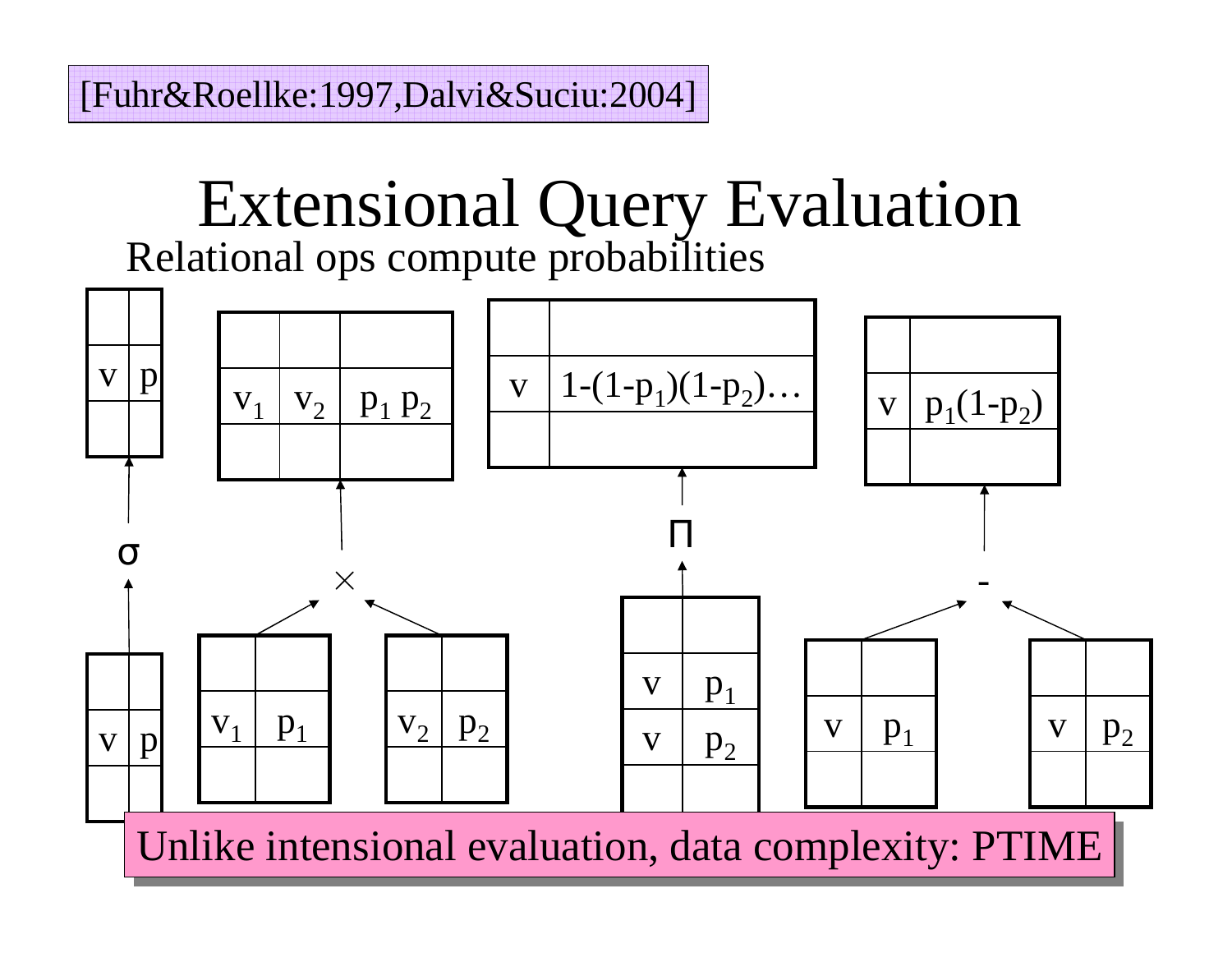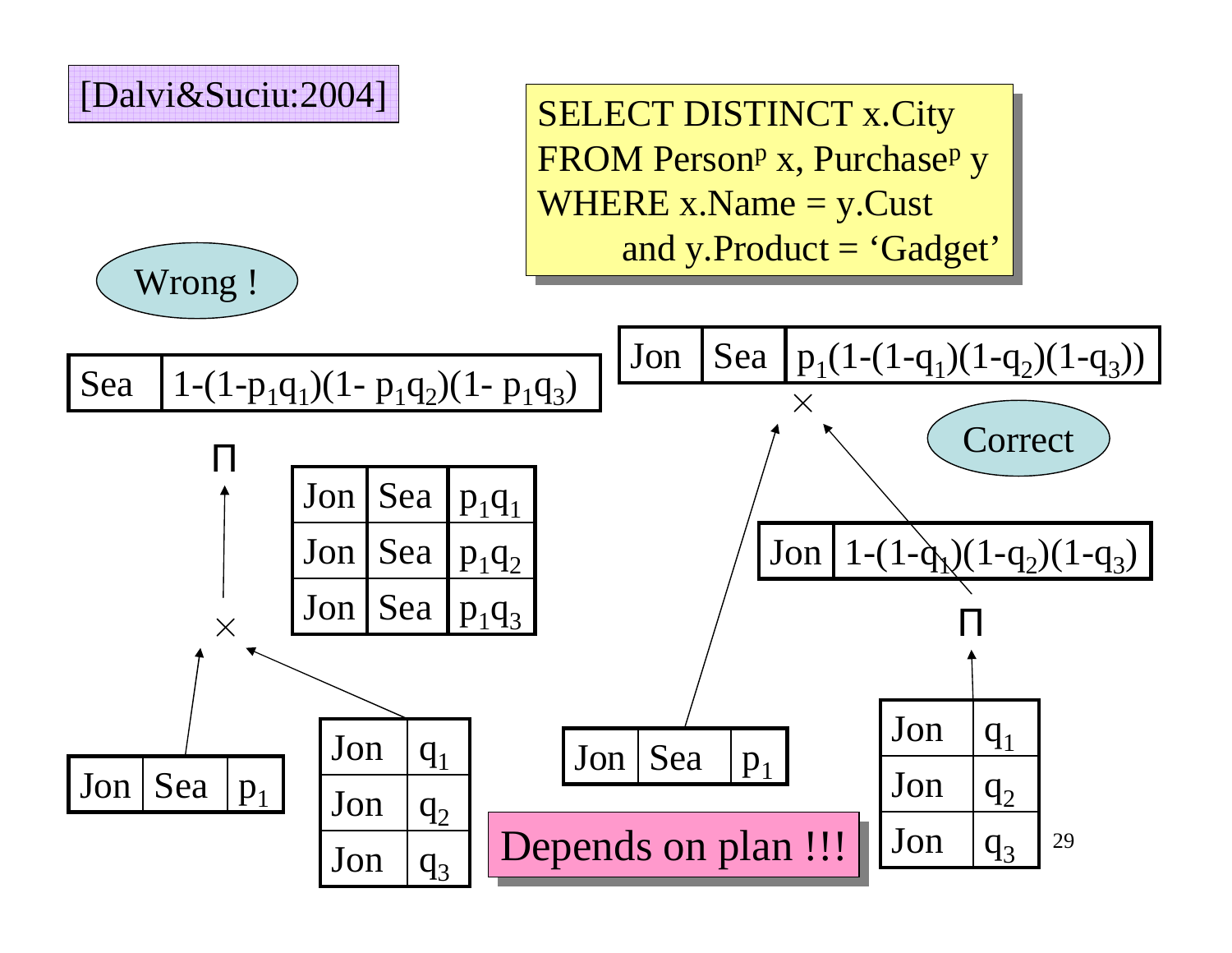## Query Complexity

Sometimes  $\frac{1}{4}$  correct ("safe") extensional plan

$$
\boxed{\mathbf{Q}_{bad} \cdot \mathbf{R}(x), S(x,y), T(y)}
$$
   
Data complexity  
is #P complete

**Theorem** The following are equivalent **Theorem** The following are equivalent

- Q has PTIME data complexity Q has PTIME data complexity
- Q admits an extensional plan (and one finds it in PTIME) Q admits an extensional plan (and one finds it in PTIME)
- Q does not have  $Q_{bad}$  as a subquery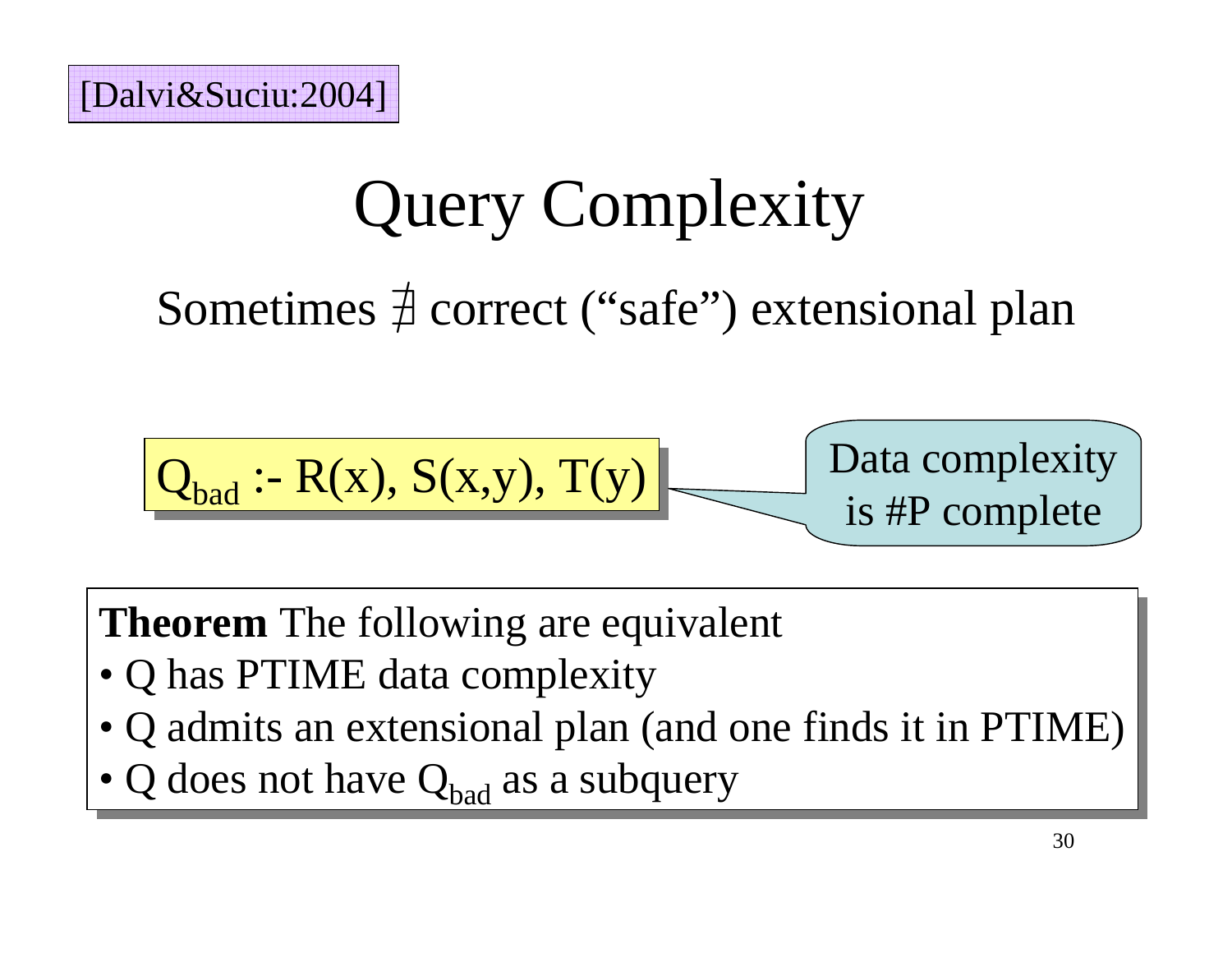#### Computing <sup>a</sup> Safe SPJ Extensional Plan

Problem is due to projection operations

- An "unsafe" extensional projection combines tuples that are correlated assuming independence
- Projection over <sup>a</sup> join that projects away at least one of the join attrs  $\rightarrow$  Unsafe projection!
- *Intuitive:* Joins create correlated output tuples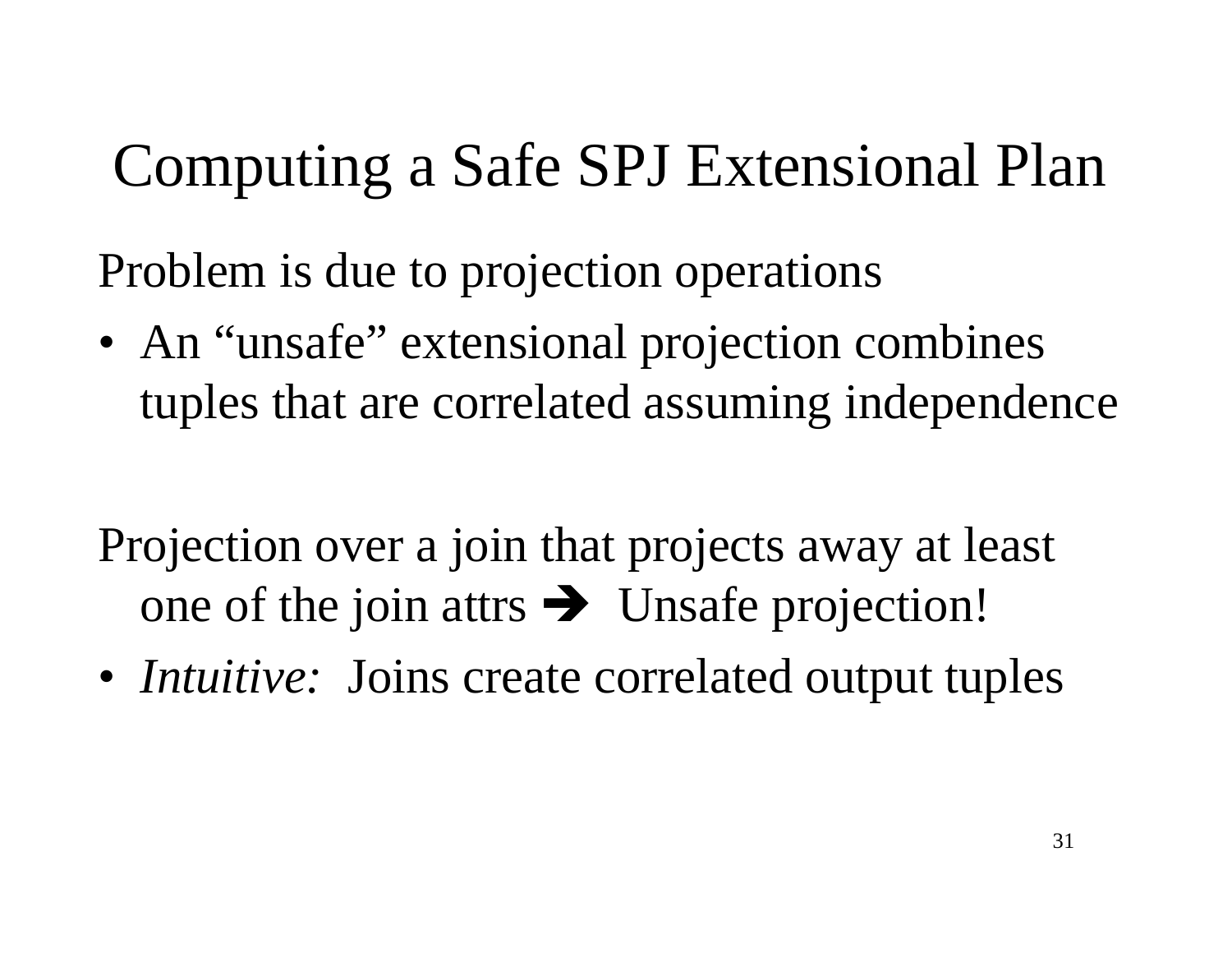#### Computing <sup>a</sup> Safe SPJ Extensional Plan

Algorithm for Safe Extensional SPJ Evaluation

- Apply safe projections as late as possible in the plan
- If no more safe projections exist, look for joins where all attributes are included in the output

–– Recurse on the LHS, RHS of the join

Sound and complete safe SPJ evaluation algorithm

• *If <sup>a</sup> safe plan exists*, the algo finds it!